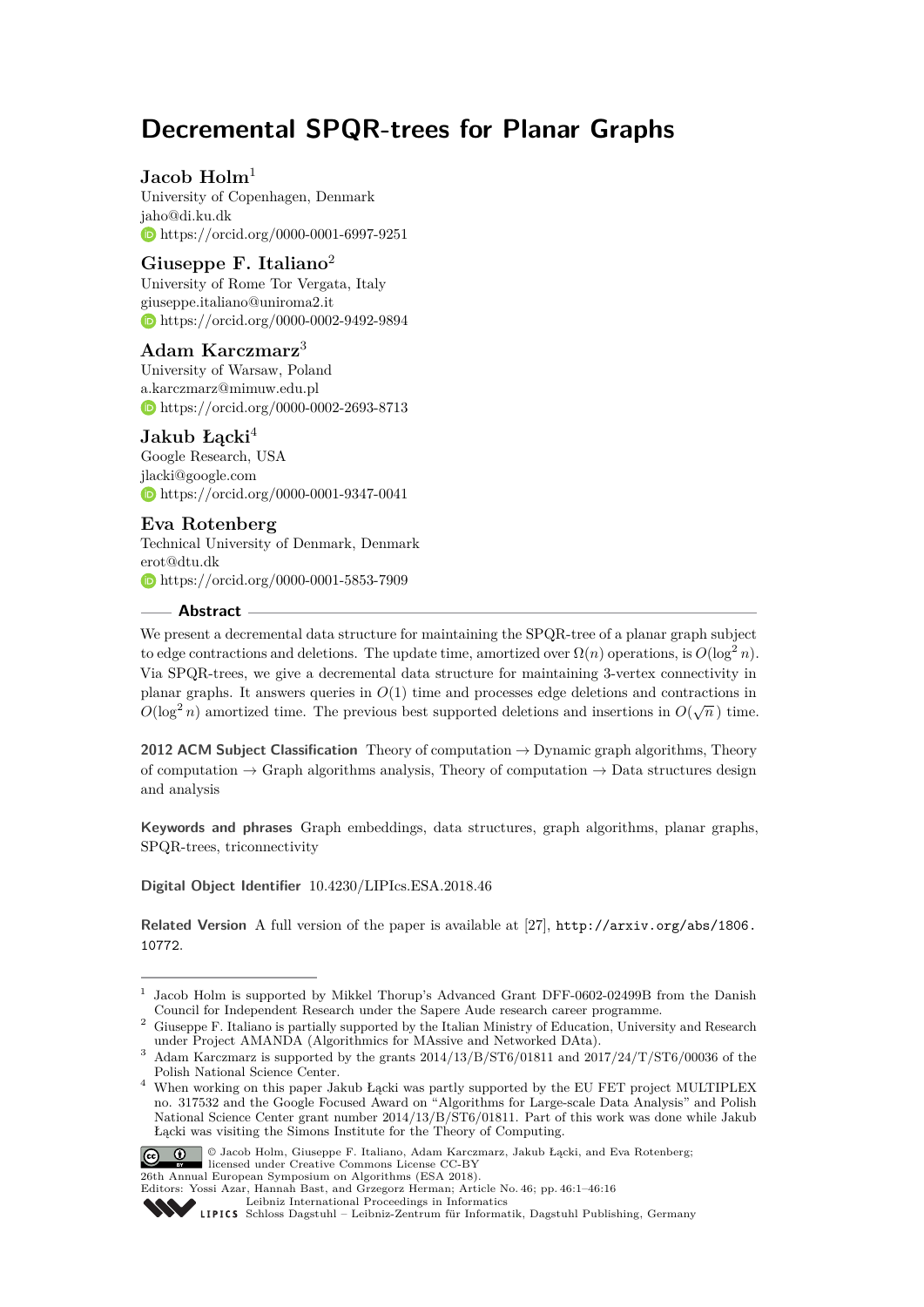#### **46:2 Decremental SPQR-trees for Planar Graphs**

## **1 Introduction**

A graph algorithm is called *dynamic* if it is able to answer queries about a given property while the graph is undergoing a sequence of updates, such as edge insertions and deletions. It is *incremental* if it handles only insertions, *decremental* if it handles only deletions, and *fully dynamic* if it handles both insertions and deletions. In designing dynamic graph algorithms, one is typically interested in achieving fast query times (either constant or polylogarithmic), while minimizing the update times. The ultimate goal is to perform fast both queries and updates, i.e., to have both query and update times either constant or polylogarithmic. So far, the quest for obtaining polylogarithmic time algorithms has been successful only in few cases. Indeed, efficient dynamic algorithms with *polylogarithmic* time per update are known only for few problems, such as dynamic connectivity, 2-connectivity, minimum spanning tree and maximal matchings in undirected graphs (see, e.g., [\[6,](#page-12-0) [24,](#page-13-1) [25,](#page-13-2) [29,](#page-13-3) [37,](#page-14-0) [52,](#page-15-1) [54,](#page-15-2) [56\]](#page-15-3)). On the other hand, some dynamic problems appear to be inherently harder. For example, the fastest known algorithms for basic dynamic problems, such as reachability, transitive closure, and dynamic shortest paths, have updates that run in only *polynomial* time (see, e.g., [\[9,](#page-12-1) [10,](#page-12-2) [11,](#page-12-3) [39,](#page-14-1) [49,](#page-14-2) [51,](#page-15-4) [55\]](#page-15-5)).

A similar situation holds for planar graphs where dynamic problems have been studied extensively, see e.g. [\[3,](#page-12-4) [14,](#page-12-5) [16,](#page-12-6) [18,](#page-12-7) [20,](#page-13-4) [21,](#page-13-5) [26,](#page-13-6) [34,](#page-13-7) [42,](#page-14-3) [43,](#page-14-4) [44,](#page-14-5) [45,](#page-14-6) [53\]](#page-15-6). Despite this long-time effort, the best algorithms known for some basic problems on planar graphs, such as dynamic shortest paths and dynamic planarity testing, still have polynomial update time bounds. For instance, for fully dynamic shortest paths on planar graphs the best known bound per operation is  $O(n^{2/3})$  amortized [\[19,](#page-13-8) [34,](#page-13-7) [36,](#page-14-7) [40\]](#page-14-8) (using *O*-notation to hide polylogarithmic factors), while for fully dynamic planarity testing the best known bound per operation is  $\alpha(\vec{r})$ .  $O(\sqrt{n})$  amortized [\[16\]](#page-12-6).

In the last years, this exponential gap between polynomial and polylogarithmic bounds has sparkled some new exciting research. On one hand, it was shown that there are dynamic graph problems, including fully dynamic shortest paths, fully dynamic single-source reachability and fully dynamic strong connectivity, for which it may be difficult to achieve subpolynomial update bounds. This started with the pioneering work by Abboud and Vassilevska-Williams [\[2\]](#page-12-8), who proved conditional lower bounds based on popular conjectures. Very recently, Abboud and Dahlgaard [\[1\]](#page-11-0) proved polynomial lower bounds for the update time for dynamic shortest paths also on planar graphs, again based on popular conjectures.

On the other hand, the question of improving the update bounds from polynomial to polylogarithmic, has, for several other dynamic graph problems, received much attention in the last years. For instance, there was a very recent improvement from polynomial to polylogarithmic bounds for decremental single-source reachability (and strongly connected  $\sim$   $\sim$   $\sim$   $\sim$ components) on planar graphs: more precisely, the improvement was from  $O(\sqrt{n})$  amor-tized [\[42\]](#page-14-3) to  $O(\log^2 n \log \log n)$  amortized [\[33\]](#page-13-9) (both amortizations are over sequences of  $\Omega(n)$ ) updates). Other problems that received a lot of attention are fully dynamic connectivity and minimum spanning tree in general graphs. Up to very recently, the best worst-case bound for both problems was  $O(\sqrt{n})$  per update [\[15\]](#page-12-9): since then, much effort has been devoted towards improving this bound (see e.g., [\[37,](#page-14-0) [38,](#page-14-9) [47,](#page-14-10) [48,](#page-14-11) [57\]](#page-15-7)).

In this paper, we follow the ambitious goal of achieving polylogarithmic update bounds for dynamic graph problems. In particular, we show how to improve the update times from polynomial to polylogarithmic for another important problem on planar graphs: decremental 3-vertex connectivity. Given a graph  $G = (V, E)$  and two vertices  $x, y \in V$  we say that x and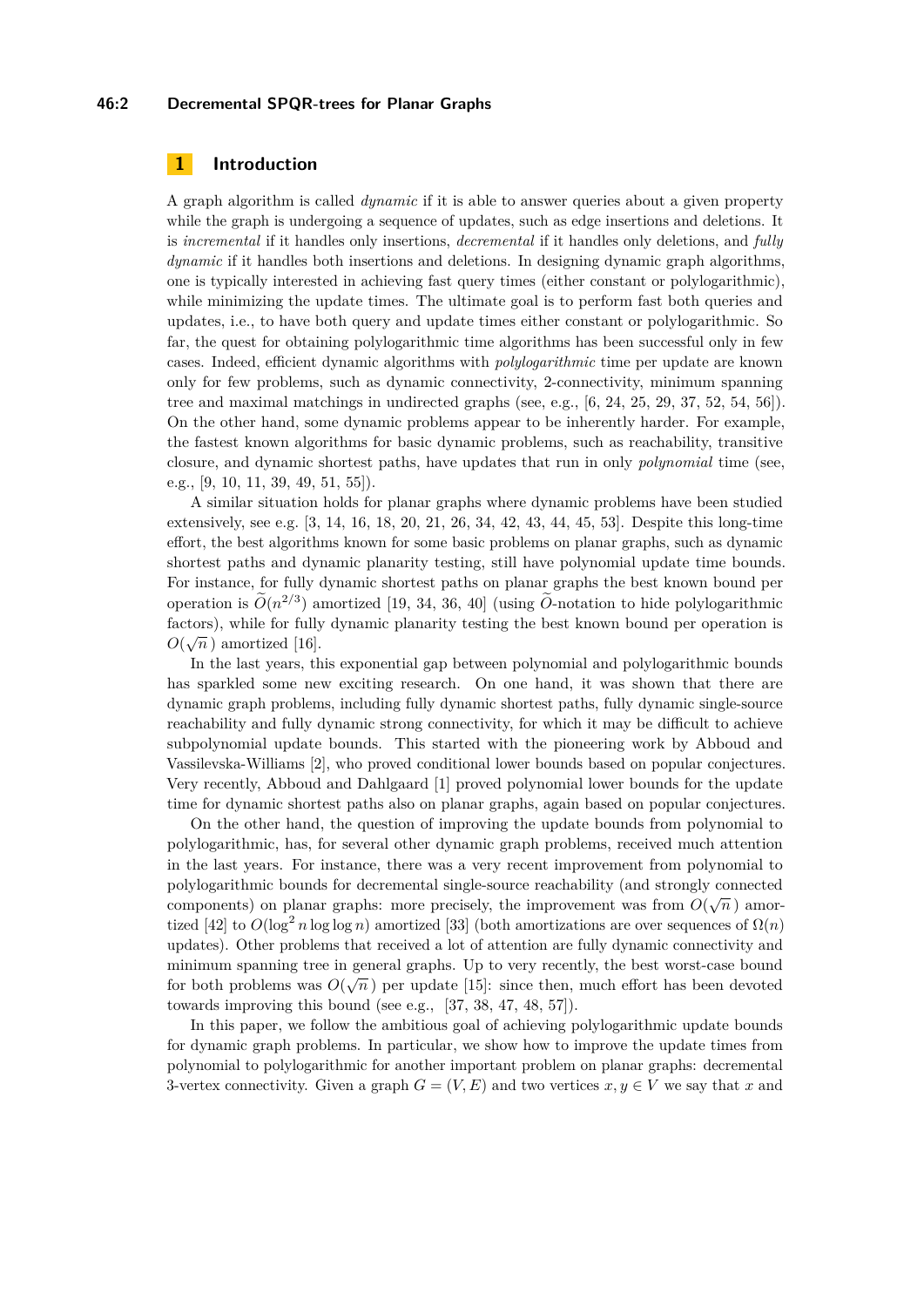*y* are 2-vertex connected (or, as we say in the following, *biconnected*) if there are at least two vertex-disjoint paths between *x* and *y* in *G*. We say that *x* and *y* are 3-vertex connected (or, as we say in the following, *triconnected*) if there are at least three vertex-disjoint paths between *x* and *y* in *G*. The decremental planar triconnectivity problem consists of maintaining a planar graph *G* subject to an arbitrary sequence of edge deletions, edge contractions, and query operations which test whether two arbitrary input vertices are triconnected. We remark that decremental triconnectivity on planar graphs is of particular importance. Apart from being a fundamental graph property, a triconnected planar graph has only one planar embedding, a property which is heavily used in graph drawing, planarity testing and testing for isomorphism [\[31,](#page-13-10) [32,](#page-13-11) [35\]](#page-13-12). Furthermore, our extended repertoire of operations, which includes edge contractions, contains all operations needed to obtain a graph minor, which is another important notion for planar graphs.

While polylogarithmic update bounds for decremental 2-edge and 3-edge connectivity, and for decremental biconnectivity on planar graphs have been known for more than two decades [\[20\]](#page-13-4), decremental triconnectivity on planar graphs presents some special challenges. Indeed, while connectivity cuts for 2-edge and 3-edge connectivity, and for biconnectivity have simple counterparts in the dual graph or in the vertex-face graph (see Section [2](#page-3-0) for a formal definition of vertex-face graph), triconnectivity cuts (separation pairs, i.e., pairs of vertices whose removal disconnects the graph) have a much more complicated structure in planar graphs. Roughly speaking, maintaining 2-edge and 3-edge connectivity cuts in a planar graph under edge deletions corresponds to maintaining respectively self-loops and cycles of length 2 (pairs of parallel edges) in the dual graph under edge contractions. Similarly, maintaining biconnectivity and triconnectivity cuts in a planar graph under edge deletions corresponds to maintaining, respectively, cycles of length 2 and cycles of length 4 in the vertex-face graph. While detecting cycles of length 2 boils down to finding duplicates in the multiset of all edges, detecting cycles of length 4 under edge contractions is far more complex. We believe that this is the reason why designing a fast solution for decremental triconnectivity on planar graphs has been an elusive goal, and the best bound known of  $O(\sqrt{n})$  per update [\[17\]](#page-12-10) has been standing for over two decades.

## **Our results and techniques.** Our main result is given in the following theorem.

 $\triangleright$  **Theorem 1.** There is a data structure that can be initialized on a planar graph G on n *vertices and*  $O(n)$  *edges in*  $O(n \log n)$  *time, and support any sequence of*  $\Omega(n)$  *edge deletions or contractions in total time*  $O(n \log^2 n)$ , while supporting queries to pairwise triconnectivity *in worst-case constant time per query.*

This is an exponential speed-up over the previous  $O(\sqrt{n})$  long-standing bound [\[17\]](#page-12-10). To obtain our bounds, we also need to solve decremental biconnectivity on planar graphs in constant time per query and  $O(\log^2 n)$  amortized time per edge deletion or contraction. (A better  $O(\log n)$  amortized bound can be obtained if no contractions are allowed [\[26\]](#page-13-6).) In the description we assume that the graph is embedded in the plane (a so-called *plane* graph). However, the data structure may handle an arbitrary planar (non-embedded) graph by first embedding the initial graph in the plane in linear time. This choice of initial embedding has no effect on either the queries, or on which edge deletions or contractions are possible.

Our results are obtained using two new tools, which may be of independent interest. The first tool is an algorithm for efficiently detecting and reporting cycles of length 4 as they arise in a dynamic plane graph subject to edge contractions and insertions. The algorithm works for a graph with bounded face-degree, i.e, where each face is delimited by at most some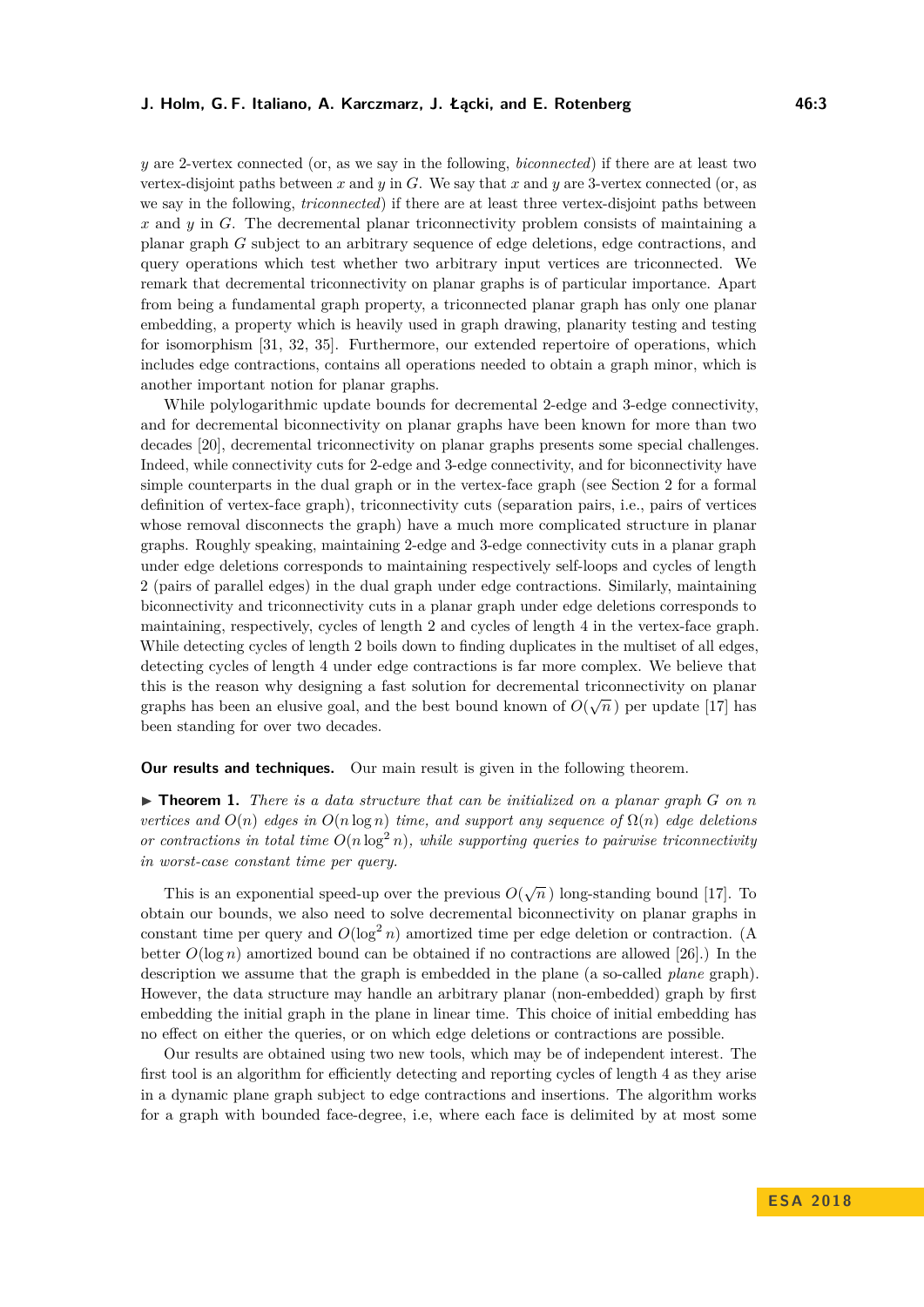#### **46:4 Decremental SPQR-trees for Planar Graphs**

constant number of edges. Specifically, given a plane graph with bounded face-degree subject to edge-contractions and edge-insertions across a face, we can maintain the set of edges lying on cycles of length at most 4. The total running time is  $O(n \log n)$ . One of the challenges that we face is that a plane graph may have as many as  $\Omega(n^2)$  distinct cycles of length 4. Still, we give a surprisingly simple algorithm for solving this problem. The difficulty of the algorithm lies in the analysis — in fact, this analysis is the most technically involved part of this paper.

The second tool is a new data structure that maintains the SPQR-tree [\[12\]](#page-12-11) of each biconnected component of a planar graph subject to edge deletions and edge contractions, in  $O(\log^2 n)$  amortized time per operation. While incremental algorithms for maintaining the SPQR-tree were known for more than two decades [\[12,](#page-12-11) [13\]](#page-12-12), to the best of our knowledge no decremental algorithm was previously known.

**Organization of the paper.** The remainder of the paper is organized as follows. In Section [2,](#page-3-0) we introduce notation and definitions that we later use. Then, in Section [3](#page-6-0) we present a high-level overview of our results. Finally, in Section [4](#page-9-0) we give more details of our algorithm for maintaining an SPQR-tree under edge deletions and contractions.

Due to space constraints, the algorithm for detecting cycles of length 4 under contractions, which is a key tool in maintaining an SPQR-tree, is deferred to the full version [\[27\]](#page-13-0), along with the detailed discussion of how to use the SPQR-trees to maintain information about triconnectivity, and a selections of proofs omitted from Section [4.](#page-9-0)

## <span id="page-3-0"></span>**2 Preliminaries**

Throughout the paper we use the term *graph* to denote an undirected *multigraph*, that is, we allow the graphs to have parallel edges and self-loops. Formally, each edge *e* of such a graph is a pair  $({u, w}, id(e))$  consisting of a pair of vertices and a unique *integer identifier* used to distinguish between the parallel edges. For simplicity, in the following we skip the identifier and use just *uw* to denote one of the edges connecting vertices *u* and *w*. If the graph contains no parallel edges and no self-loops, we call it *simple*.

Given a graph  $G$ , we use  $V(G)$  to denote the vertices, and  $E(G)$  to denote the edges of *G*. For  $e \in E(G)$ , we use  $G - e$  to denote the graph obtained from *G* by removing *e*. If *e* is not a self-loop, we use  $G/e$  to denote the graph obtained by contracting *e*. A *cycle* C of length  $|C| = k$  in a graph *G* is a cyclic sequence of edges  $C = e_1, e_2, \ldots, e_k$  where  $e_i = u_i u_{i+1}$ for  $1 \leq i \leq k$  and  $e_k = u_k u_1$ . Note that this definition allows cycles of length 1 (a self-loop) or 2 (a pair of parallel edges). A cycle is *simple* if  $id(e_i) \neq id(e_j)$  and  $u_i \neq u_j$  for  $i \neq j$ . We sometimes abuse notation and treat a cycle as a set of edges or a cyclic sequence of vertices.

The *components* of a graph *G* are the minimal subgraphs  $H \subseteq G$  such that for every edge  $uv \in E(G)$ ,  $u \in V(H)$  if and only if  $v \in V(H)$ . The components of a graph partition the vertices and edges of the graph. A graph *G* is *connected* if it consists of a single component. For a positive integer *k*, a graph is *k-vertex connected* if and only if it is connected, has at least *k* vertices, and stays connected after removing any set of at most *k* − 1 vertices. The *local vertex connectivity* of a pair of vertices *u*, *v*, denoted  $\kappa(u, v)$ , is the maximal number of internally vertex-disjoint *u, v*-paths. By Menger's Theorem [\[46\]](#page-14-12), *G* is *k*-vertex connected if and only if  $\kappa(u, v) > k$  for every pair of non-adjacent vertices *u, v*. We say that *u, v* are (locally) *k*-vertex connected if  $\kappa(u, v) \geq k$ . We follow the common practice of using *biconnected* as a synonym for 2-vertex connected and *triconnected* as a synonym for 3-vertex connected. An *articulation point v* of *G* is a vertex whose removal increases the number of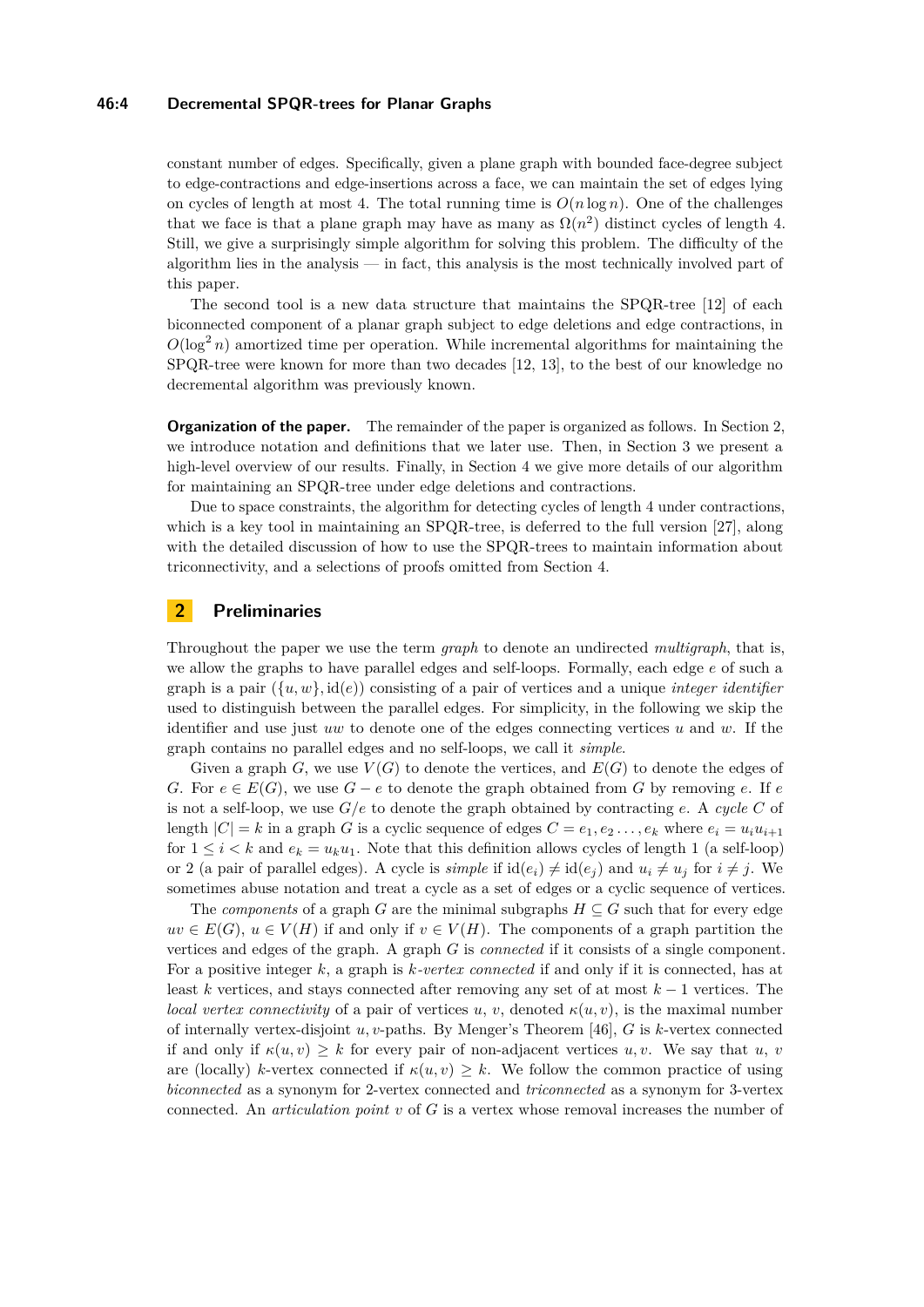

**Figure 1** A biconnected graph and its SPQR-tree. Note that adding the edge *xy* would collapse a path of SPQR-nodes into one. Deletion can thus result in the opposite transformation.

components of *G*. Thus, a graph is biconnected if and only if it is connected and has no articulation points.

The structure of the biconnected components of a connected graph can be described by a tree called the *block-cutpoint tree* [\[23,](#page-13-13) p. 36], or *BC-tree* for short. This tree has a vertex for each biconnected component (block) and for each articulation point of the graph, and an edge for each pair of a block and an articulation point that belongs to that block.

We recall that a graph *G* that is biconnected but not triconnected has at least one separation pair, i.e., a pair of vertices that can be removed to disconnect *G*:

<span id="page-4-1"></span> $\triangleright$  **Definition 2** (Hopcroft and Tarjan [\[30,](#page-13-14) p. 6]). Let  $\{a, b\}$  be a pair of vertices in a biconnected multigraph *G*. Suppose the edges of *G* are divided into equivalence classes  $E_1, E_2, \ldots, E_k$ , such that two edges which lie on a common path not containing any vertex of  $\{a, b\}$  except as an end-point are in the same class. The classes *E<sup>i</sup>* are called the *separation classes* of *G* with respect to  ${a, b}$ . If there are at least two separation classes, then  ${a, b}$  is a *separation pair* of *G* unless (i) there are exactly two separation classes, and one class consists of a single edge, or (ii) there are exactly three classes, each consisting of a single edge<sup>[5](#page-4-0)</sup>.

The notion of the block cutpoint tree over biconnected components can be generalised to an *SPQR*-tree over triconnected components as follows:

<span id="page-4-2"></span> $\triangleright$  **Definition 3.** The SPQR-tree for a biconnected multigraph  $G = (V, E)$  with at least 3 edges is a tree with nodes labeled S, P, or R, where each node *x* has an associated *skeleton graph*  $\Gamma(x)$  with the following properties:

- For every node *x* in the SPQR-tree,  $V(\Gamma(x)) \subseteq V$ .
- For every edge  $e \in E$  there is a unique node x in the SPQR-tree such that  $e \in E(\Gamma(x))$ .
- For every edge  $(x, y)$  in the SPQR-tree,  $V(\Gamma(x)) \cap V(\Gamma(y))$  is a separation pair  $\{a, b\}$  in  $\blacksquare$ *G*, and there is a *virtual edge ab* in each of  $\Gamma(x)$  and  $\Gamma(y)$  that corresponds to  $(x, y)$ .
- For every node *x* in the SPQR-tree, every edge in  $\Gamma(x)$  is either in *E* or a virtual edge.
- If *x* is an S-node,  $\Gamma(x)$  is a simple cycle with at least 3 edges.
- If *x* is a P-node,  $\Gamma(x)$  consists of a pair of vertices with at least 3 parallel edges.  $\mathbf{r}$
- If *x* is an R-node,  $\Gamma(x)$  is a simple triconnected graph.  $\mathbf{r}$
- No two S-nodes are neighbors, and no two P-nodes are neighbors.  $\overline{a}$

<span id="page-4-0"></span><sup>5</sup> These two exceptions actually make it easier to state some properties related to separation pairs.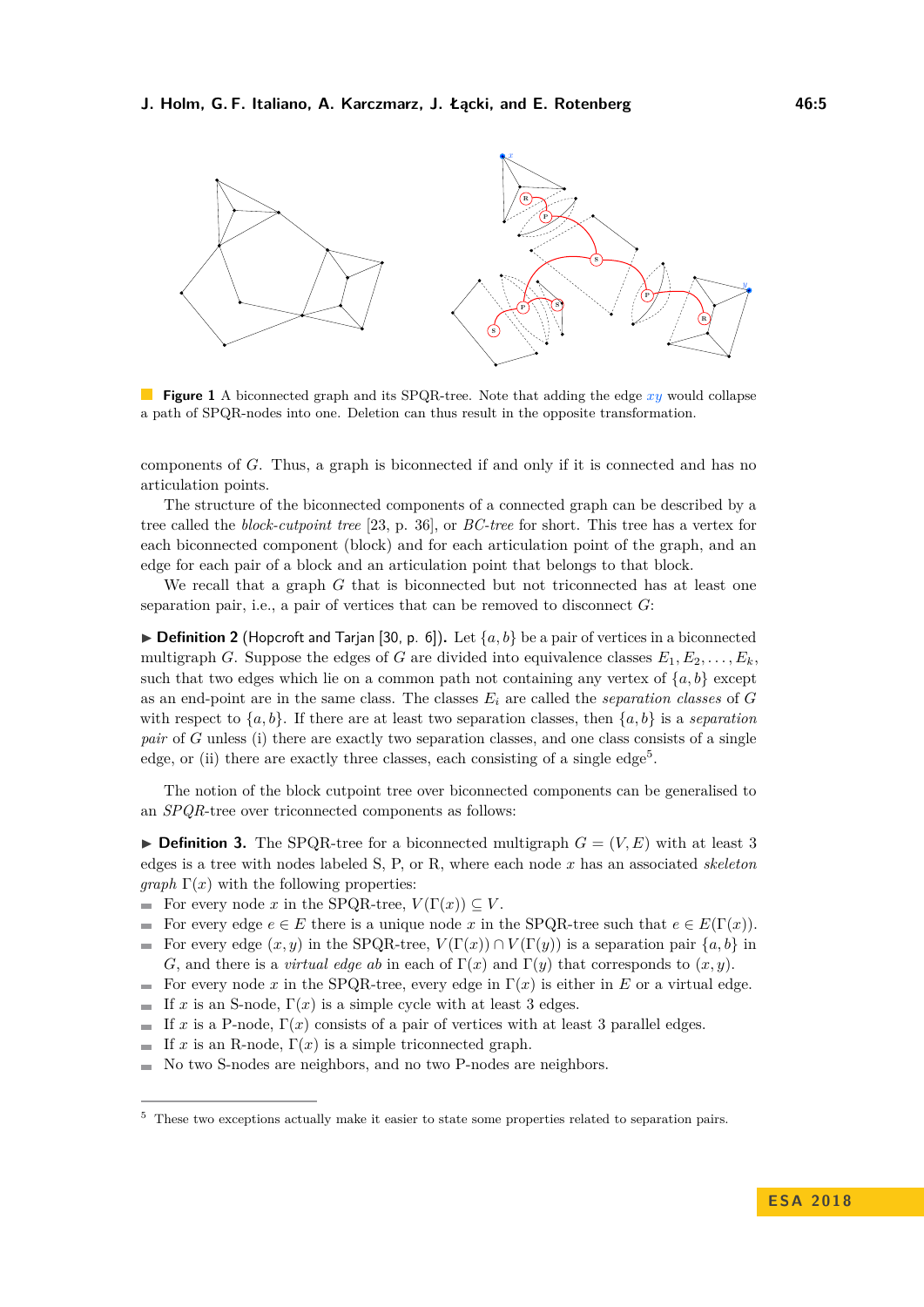<span id="page-5-2"></span>

**Figure 2** Left: a plane graph. Right: the corresponding vertex-face graph (red) and the underlying graph (dashed).

The SPQR-tree for a biconnected graph is unique (see e.g.  $[12]$ ). The (skeleton graphs associated with) the SPQR-nodes are sometimes referred to as *G*'s triconnected components.

Let *G* be a plane graph (a planar graph embedded in the plane). For each component *H* of *G*, let *H*<sup>∗</sup> denote the dual graph of *H*, defined as the graph obtained by creating a vertex for each face in the embedding of  $H$ , and an edge  $e^*$  (called the *dual edge* of  $e$ ), connecting the two (not necessarily distinct) faces that *e* is incident to. Let *G*<sup>∗</sup> denote the graph obtained from *G* by taking the dual of each component.

Each face *f* in a plane graph is bounded by a (not necessarily simple) cycle called the *face cycle* for *f*. We call the length of this cycle the *face-degree* of *f*. We call any other cycle a *separating cycle*.

Let *G* be a connected plane multigraph with at least one edge. Define the set  $E^{\diamond}(G)$  of *corners*<sup>[6](#page-5-0)</sup> of *G* to be the the set of ordered pairs of (not necessarily distinct) edges  $(e_1, e_2)$  such that  $e_1$  immediately precedes  $e_2$  in the clockwise order around some vertex, denoted  $v(e_1, e_2)$ . Note that if  $(e_1, e_2) \in E^{\diamond}(G)$ , then  $(e_2^*, e_1^*) \in E^{\diamond}(G^*)$ . We denote by  $G^{\diamond}$  the *vertex-face* graph<sup>[7](#page-5-1)</sup> of *G* (see Figure [2\)](#page-5-2). This is a plane multigraph with vertex set  $V(G) \cup V(G^*)$ , and an edge between  $v(e_1, e_2)$  and  $v(e_2^*, e_1^*)$  for each corner  $(e_1, e_2) \in E^{\diamond}(G)$ . Abusing notation slightly, we can write  $G^{\diamond}$  as  $= (V(G) \cup V(G^*), E^{\diamond}(G))$ . We use the following well-known facts about the vertex-face graph:

- **1.** *G* is bipartite and plane, with a natural embedding given by the embedding of *G*.
- **2.** The vertex-face graphs of *G* and  $G^*$  are the same:  $G^{\diamond} = (G^*)^{\diamond}$ .
- **3.** There is a one-to-one correspondence between the edges of  $G$  and the faces of  $G^{\diamond}$  (in the natural embedding, each face of  $G^{\diamond}$  contains exactly one edge of  $G$  interior, see Fig [2\)](#page-5-2).
- **4.**  $(G^{\diamond})^*$  (also known as the *medial graph*) is 4-regular.
- **5.**  $G^{\diamond}$  is simple if and only if *G* is loopless and biconnected (See e.g. [\[8,](#page-12-13) Theorem 5(i)]).
- **6.**  $G^{\diamond}$  is simple, triconnected and has no separating 4-cycles if and only if  $G$  is simple and triconnected (See e.g. [\[8,](#page-12-13) Theorem 5(iv)]).

If *v* is an articulation point in *G* or has a self-loop, then in any planar embedding of *G* there is at least one face *f* whose face cycle contains *v* at least twice. Any such *f* is either an articulation point or has a self-loop in *G*<sup>∗</sup> , and *v* and *f* are connected by (at least) two edges in *G* .

The dynamic operations on *G* correspond to dynamic operations on *G*<sup>∗</sup> and *G* . Deleting a non-bridge edge *e* of *G* corresponds to contracting  $e^*$  in  $G^*$ , that is,  $(G - e)^* = G^*/e^*$ . Similarly, contracting an edge *e* corresponds to deleting  $e^*$  from the dual, so  $(G/e)^* = G^* - e^*$ .

<span id="page-5-0"></span><sup>6</sup> For alternative definitions, see e.g. [\[28\]](#page-13-15) and [\[50\]](#page-15-8). The latter uses *angles* for what we call corners.

<span id="page-5-1"></span><sup>7</sup> A.k.a. the *vertex-face incidence graph* [\[7\]](#page-12-14), the *angle graph* [\[50\]](#page-15-8), and the *radial graph* [\[5\]](#page-12-15).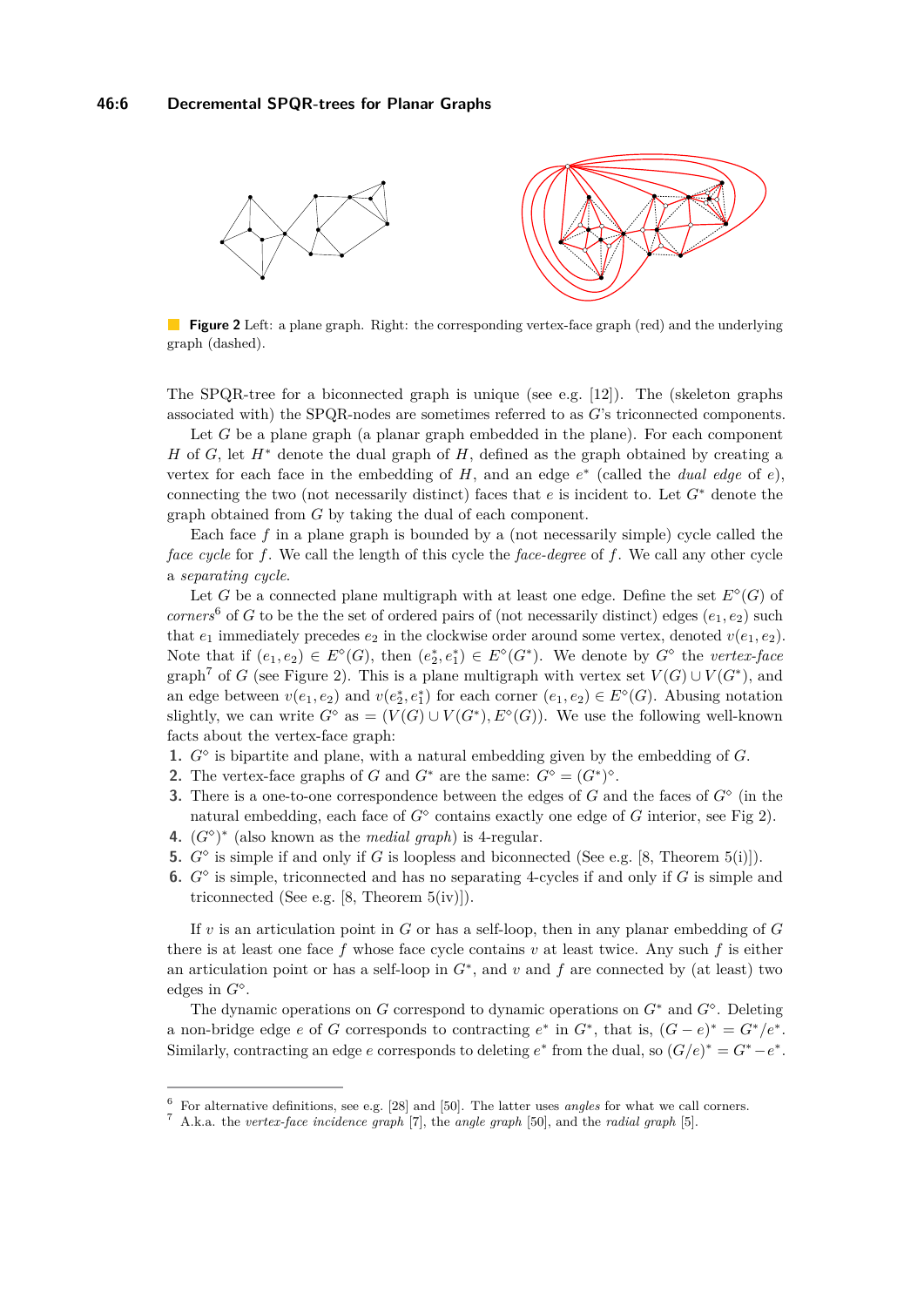#### **J. Holm, G. F. Italiano, A. Karczmarz, J. Łącki, and E. Rotenberg 46:7**

Finally, deleting a non-bridge edge or contracting an edge corresponds to adding and then immediately contracting an edge across a face of  $G^{\diamond}$  (and removing two duplicate edges).

Finally, the useful concept of a separation is well-defined, even for general graphs:

**Definition 4.** Given a graph  $G = (V, E)$ , a *separation* of G is a pair of vertex sets  $(V', V'')$ such that the induced subgraphs  $G' = G[V'], G'' = G[V'']$  contain all edges of *G*, and  $V' \setminus V''$ and  $V'' \setminus V'$  are both nonempty. A separation is *balanced* if max  $\{|V'|, |V''|\} \leq \alpha |V|$  for some fixed constant  $\frac{1}{2} \leq \alpha < 1$ . If  $(V', V'')$  is a separation of *G*, the set  $S = V' \cap V''$  is called a *separator* of *G*. A separator *S* is *small* if  $|S| = O(\sqrt{|V|})$ , and it is a *cycle separator* if the subgraph of *G* induced by *S* is Hamiltonian.

Note that a *separation*, which is a pair of vertex sets, should not be confused with a *separation pair*, which is a pair of vertices (see Definition [2\)](#page-4-1).

## <span id="page-6-0"></span>**3 Overview of Our Approach**

The SPQR-tree naturally reflects the triconnected components of the graph, so it is perhaps not surprising that an SPQR-tree can be augmented to answer pairwise triconnectivity queries in constant time. The challenge is to update the SPQR-tree under decremental updates. For this, we need a way to find all new separation pairs that arise. These separation pairs are related to separating 4-cycles in the vertex-face graph, in which decremental updates correspond to "collapsing" faces, i.e. the addition and immediate contraction of an edge across a face. So, the core of our approach is an algorithm for detecting separating 4-cycles in a particular kind of plane graph subject to valid edge insertions and contractions.

**Detecting separating 4-cycles.** A 4-cycle is a simple cycle of length 4. We say that a 4-cycle in a plane graph *G* is a *face* 4*-cycle* if it is a cycle bounding a face of *G*, and a *separating* 4*-cycle* otherwise. There is a one-to-one correspondence between separation pairs in *G* and separating 4-cycles in the vertex-face graph *G* . (See [\[27\]](#page-13-0) for details.)

Since no two parallel edges can lie on the same 4-cycle, and no self-loop can be contained in a 4-cycle, we can assume the input graph is simple. However, when we contract edges, new parallel edges and self-loops may arise. To handle this, we could detect and remove all parallel edges, but it turns out that both the algorithm and the analysis become simpler if we keep (most of) the additional edges, as long as no two parallel edges are consecutive in the circular ordering around both their endpoints. This is captured by the following definition.

► **Definition 5.** A plane graph is *quasi-simple* if the dual of each non-simple component has minimum degree 3. (In [\[41\]](#page-14-13) these graphs are called *semi-strict*.)

Roughly speaking, a quasi-simple graph is obtained from a plane multigraph by merging parallel edges that lie next to each other in the circular orderings around both their endpoints.

We build a structure for 4-cycle detection by recursively using balanced separators, and by detecting, for each separator, the cycles that cross the separator. Detecting 4-cycles that cross a separator is not trivial, and our analysis introduces a complicated potential function which reflects how well connected the non-separator vertices are with the separator, that is, how many neighbors on the separator they have. At the same time, we make sure that all the work done can be paid with the decrease in the potential. Our analysis exploits the fact that for a subset of vertices *S* in quasi-simple planar graph, at most  $O(|S|)$  vertices have 4 or more neighbors in *S*. Specifically, this holds when *S* is the set of separator vertices.

The recursive use of separators can be sketched as follows: Let *S* be a small balanced separator in  $G = (V, E)$  that induces a separation  $(V_1, V_2)$ , that is,  $V_1 \cap V_2 = S$  and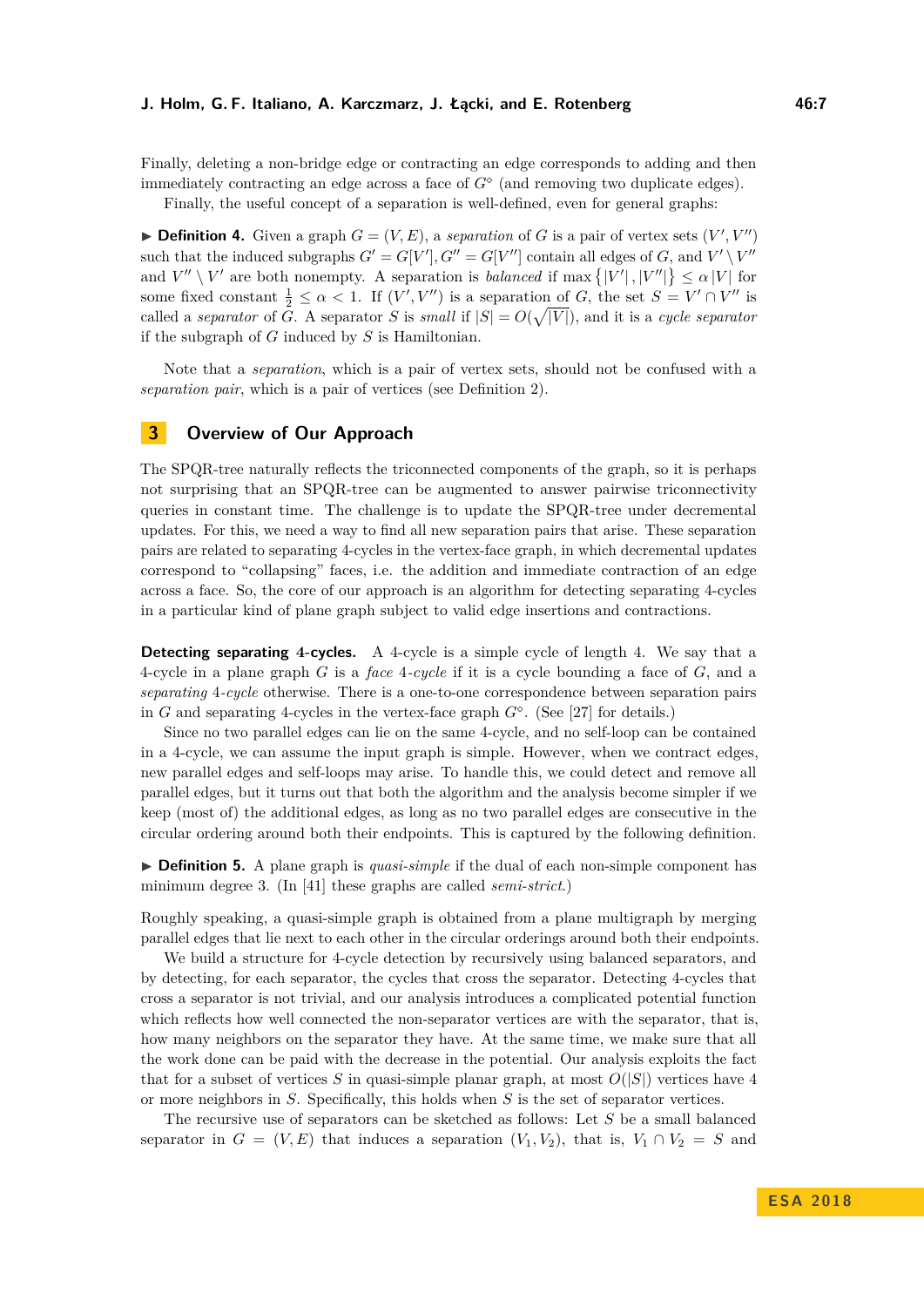#### **46:8 Decremental SPQR-trees for Planar Graphs**

 $V_1 \cup V_2 = V$ . Moreover, let  $n = |V|$ . We observe that each 4-cycle is fully contained in  $V_1$ or *V*2, or consists of two paths of length 2 that connect vertices of *S*. This motivates the following recursive approach. We compute a separator *S* of  $O(\sqrt{n})$  vertices and then find all paths of length 2 that connect vertices of *S*. Since the size of *S* is  $O(\sqrt{n})$ , there are only  $O(n)$  pairs of vertices of *S*, and for each pair of vertices, we can easily check if the two-edge paths connecting them form any separating 4-cycles. It then remains to find the 4-cycles that are fully contained in either  $V_1$  or  $V_2$ , which can be done recursively. Because  $S$  is a balanced separator, the recursion has  $O(\log n)$  levels.

This algorithm can be made dynamic under contractions and edge insertions that respect the embedding of *G*. Contractions are easy to handle, as they preserve planarity. Moreover, a separator *S* of a planar graph can be easily updated under contractions. Namely, whenever an edge *uw* is contracted, the resulting vertex belongs to the separator iff any of *u* and *w* did. Insertions that preserve planarity, however, are in general harder to accommodate. To handle this we introduce a new type of separators that we call *face-preserving* separators, which (like cycle-separators) always exist when the face-degree is bounded. These are still preserved by contractions, but also ensure that any edge across a face can be inserted.

All in all, there are  $O(\log n)$  levels of size  $O(n)$  each, where each level handles insertions and contractions in constant time, leading to a total of  $O(n \log n)$  time. (See [\[27\]](#page-13-0) for details.)

<span id="page-7-0"></span> $\triangleright$  **Theorem 6.** Let *G* be an *n*-vertex connected quasi-simple plane graph with bounded face *degree. There exists a data structure that maintains G under contractions and embeddingrespecting insertions, and after each update operation reports edges that become members of some separating* 4*-cycle. It runs in O*(*n* log *n*) *total time.*

**Maintaining SPQR-trees.** The main challenge in maintaining an SPQR-tree is handling the case when an edge within a triconnected component is deleted. First of all, the data structure should be able to detect whether or not the component is still triconnected.

For the skeleton Γ of any *R*-node in the SPQR-tree of *G*, we maintain a 4-cycle detection structure for the corresponding vertex-face graph  $\Gamma^{\diamond}$ . A separating 4-cycle in  $\Gamma^{\diamond}$  corresponds to a separation pair in Γ, which would witness that Γ is no longer triconnected. The deletion or contraction of the edge *e* in the triconnected component Γ of *G* corresponds to collapsing a face in  $\Gamma^{\diamond}$  by the insertion and immediate contraction of an edge. By detecting new 4-cycles in  $\Gamma^{\diamond}$ , we can therefor detect when the corresponding triconnected component falls apart.

However, this is not the only challenge. If  $\Gamma$  does indeed cease to be triconnected, the SPQR-tree of  $(\Gamma - e)$  (or  $(\Gamma / e)$ ) when doing a contraction) is a path *H*. This is where we need the 4-cycle detection structure to output the edges contained in separating 4-cycles. Those edges correspond to a set of corners *N* of *G*. We use those corners to guide a search, which identifies the non-largest components of the SPQR-path *H*. More specifically, if a vertex *v* now belongs to two distinct triconnected components, there are two corners in *N* that separate the edges incident to *v* into two groups of edges, each belonging to a distinct triconnected component. We can afford to build a 4-cycle detection structure for  $\Gamma^{\prime\circ}$  for any non-largest triconnected component  $\Gamma'$  on the path from scratch. To obtain the data structure representing the largest component, we delete or contract the edges of the smaller components from Γ, while updating Γ . Since an edge only becomes part of a structure built from scratch when its triconnected component size has been halved, this happens only  $O(\log n)$  times per edge. Since the time spent on building 4-cycle detection structures is  $O(\log n)$  per contributing edge, the total time becomes  $O(n \log^2 n)$ .

Finally, since no two *S*-nodes can be neighbors and no two *P*-nodes can be neighbors, some *S*- or *P*-nodes in *H* may have to be merged with their (at most 2) neighbors of the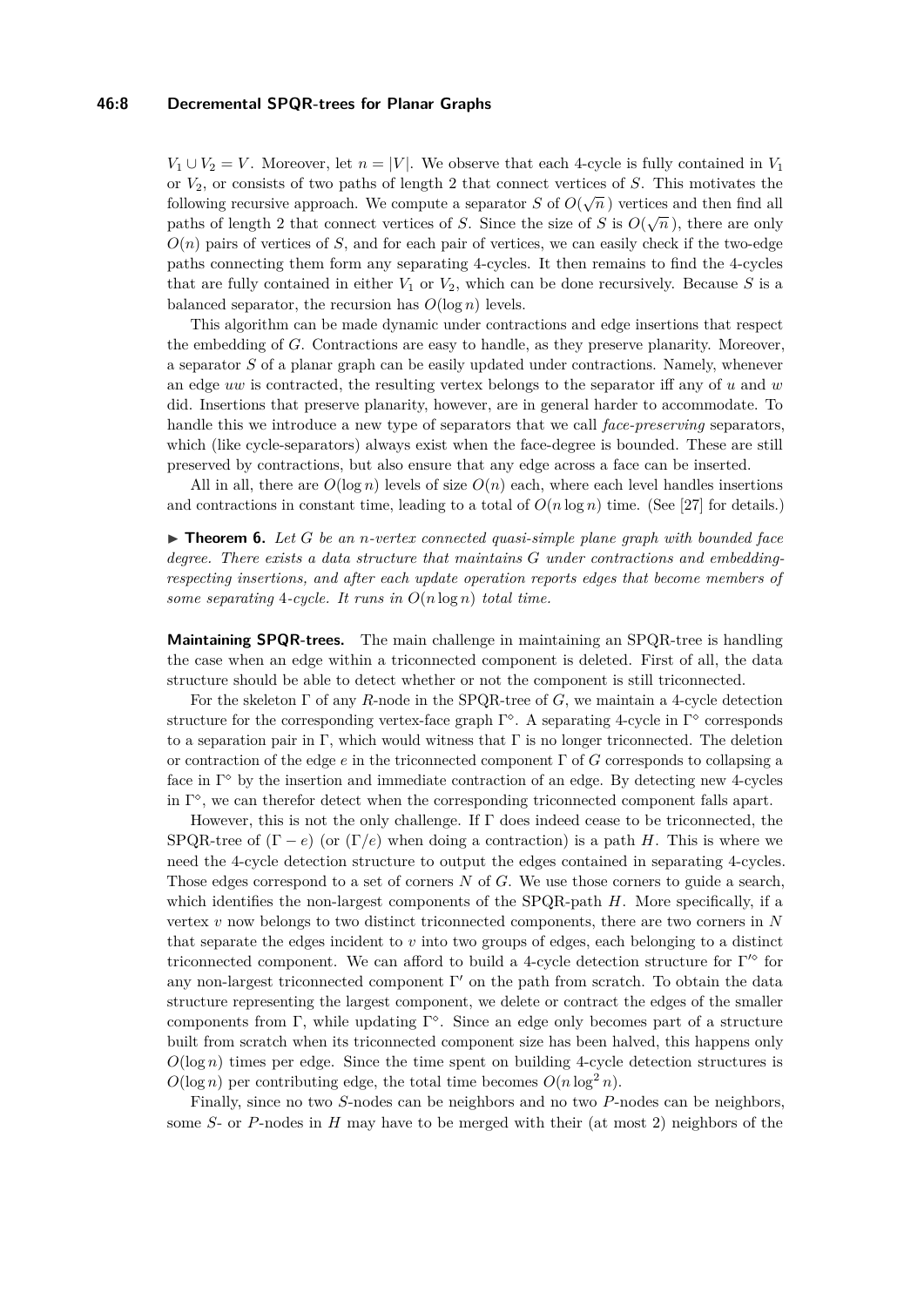same type outside *H*. To handle this step efficiently, we keep the SPQR-tree rooted in an arbitrary node. While merging the skeleton graphs of two *S*- or *P*-nodes can be done in constant time, it is more costly to update the parent pointers in the children of the merged nodes. Hence, we move the children of the node with fewer children to the other node. This way, each node changes parent at most  $O(\log n)$  times before it is deleted or split. The total number of distinct SPQR-nodes that exist throughout the lifetime of the data structure is  $O(n)$ , so the total time used for maintaining the parent pointers is  $O(n \log n)$ .

Since SPQR-trees are only defined for biconnected graphs, another challenge is to maintain SPQR-trees for each biconnected component, even as the decremental update operations cause the biconnected components to fall apart. We thus maintain also the BC-tree of the graph (see Section [2\)](#page-3-0). If the BC-tree is rooted arbitrarily at any block, each non-root block has a unique articulation point separating it from its parent.

To handle updates, we notice that the SPQR-tree points to the fragile places where the graph is about to cease to be biconnected: An edge deletion in an *S*-node will break up a block in the BC-tree into a path, and an edge contraction in a *P*-node breaks a block in the BC-tree into a star. Upon such an update, we remove the aforementioned *S*- or *P*-node from the SPQR-tree, breaking it up into an SPQR-forest. Each tree corresponds to a new block in the BC-tree. They form a path (or a star), and the ordering along the path, as well as the articulation points, can be read directly from the SPQR-tree. (See Section [4](#page-9-0) for details.)

On the other hand, in order to even know which SPQR-tree to modify during an update, we can search in the BC-tree for the right SPQR-structure in which to perform the operation.

**Bi- and triconnectivity.** Finally, we use SPQR-trees to facilitate triconnectivity queries. First of all, vertices need to be biconnected in order to be triconnected. In the rooted BC-tree, assign each vertex to its root-nearest block. It is enough that each vertex knows the name of its block, and each block knows the vertex separating it from its parent. Then, any two vertices are biconnected if and only if they either have the same block, or one is the unique vertex separating the block of the other from its parent.

For triconnectivity, the maintained information, as well as the query handling, is similar, using the SPQR-tree in place of the BC-tree. Namely: each non-root node in the SPQR-tree stores the *virtual edge* (see Definition [3\)](#page-4-2) that separates it from its parent. Each vertex knows the root-nearest node containing it, and, if this is an *S*-node, its at most two children containing the vertex.

The main challenge is to handle updates. Note that the change to the SPQR-tree may involve both the split and merge of nodes. In particular, we have one split and up to several merges when a triconnected component falls apart into an SPQR-path. However, upon a merge, we can afford to update the information regarding vertices in the non-largest components, costing only an additive log *n* to the amortized running time. Similarly, upon a split, we update any information that relates to vertices in the non-largest components only.

The total running time is thus  $O(n \log n + f(n))$ , where  $f(n)$  is the running time for maintaining the SPQR-tree. (See [\[27\]](#page-13-0) for details.)

 $\triangleright$  **Theorem 1.** There is a data structure that can be initialized on a planar graph G on n *vertices and*  $O(n)$  *edges in*  $O(n \log n)$  *time, and support any sequence of*  $\Omega(n)$  *edge deletions or contractions in total time*  $O(n \log^2 n)$ , while supporting queries to pairwise triconnectivity *in worst-case constant time per query.*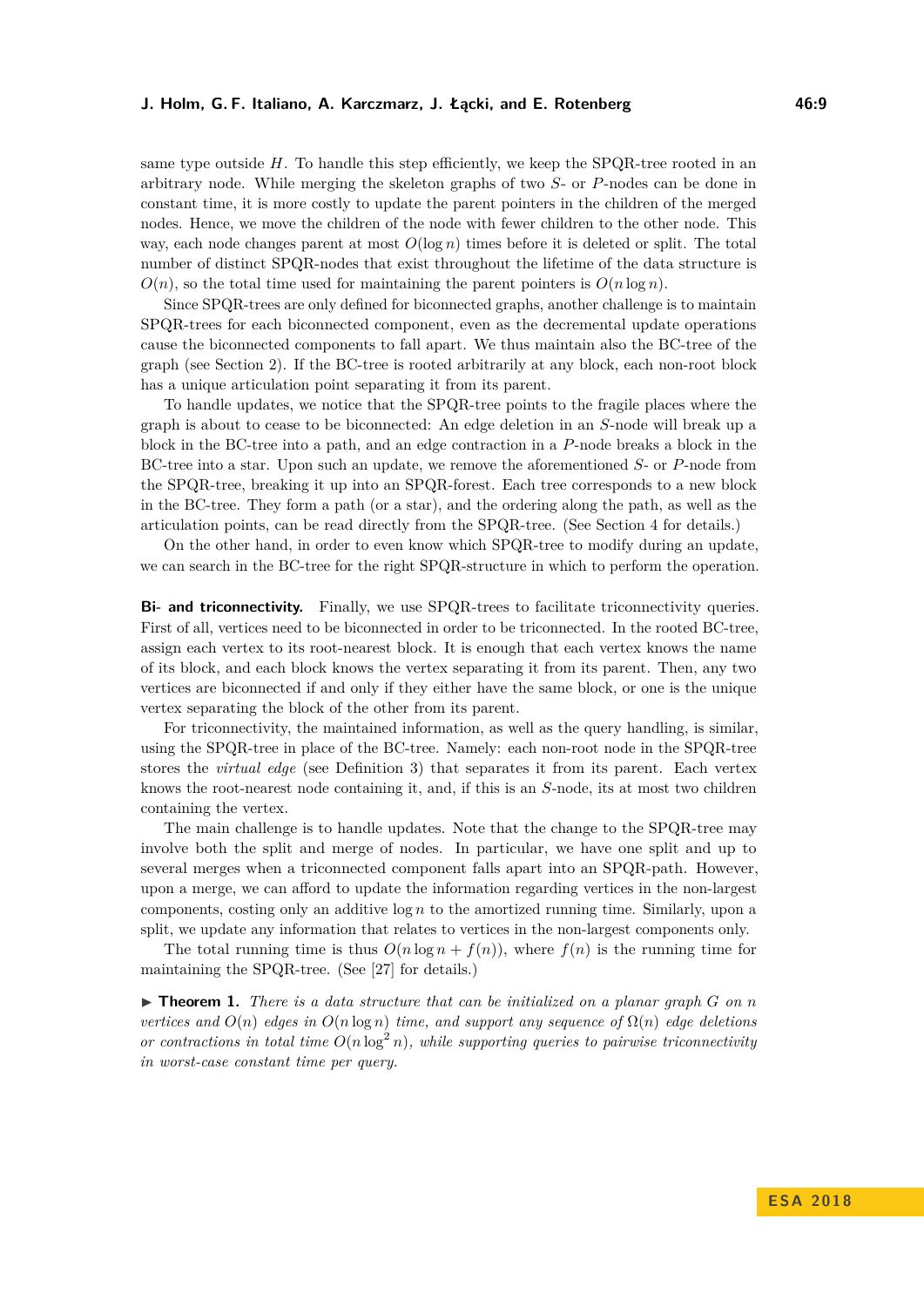<span id="page-9-1"></span>**Algorithm 1** Removing an edge *e* from a *P*-node *x* of *T*. 1: **function**  $\texttt{REMOVEP}(e, x, T)$ 2: remove *e* from  $\Gamma(x)$ 3: **if**  $\Gamma(x)$  has two edges **then** 4: **if**  $\Gamma(x)$  has no virtual edges **then** 5: delete *T* 6: **else if**  $\Gamma(x)$  has one virtual edge **then** 7:  $y :=$  the only neighbor of x 8:  $e_x :=$  the virtual edge in  $\Gamma(y)$  corresponding to x 9: replace  $e_x$  by the non-virtual edge of  $\Gamma(x)$ 10: remove *x* from *T* 11: **else if**  $\Gamma(x)$  has two virtual edges **then** 12:  $\{y, z\} :=$  neighbors of *x* in *T* 13: remove *x* from *T*, making *y* and *z* neighbors in *T* 14: **if** *y* and *z* are *S*-nodes **then** 15: merge *y* and *z* into one node

# <span id="page-9-0"></span>**4 Decremental SPQR-trees**

In this section, we use the data structure of Theorem [6](#page-7-0) to maintain an SPQR-tree (see Definition [3\)](#page-4-2) for each biconnected component of *G* with at least 3 edges under arbitrary edge deletions and contractions. We start with some useful facts.

<span id="page-9-2"></span>**Example 7.** Let G be a biconnected graph. If a 4-cycle  $C = (v_1, f_1, v_2, f_2)$  in  $G^{\circ}$  is a *separating cycle, then*  $v_1, v_2$  *is a separation pair of G and*  $f_1, f_2$  *is a separation pair of*  $G^*$ .

<span id="page-9-3"></span>I **Lemma 8.** *Let G be a loopless biconnected plane graph and u, w be a separation pair in G.* Consider the set of edges  $E_x$  *incident to*  $x \in \{u, w\}$ *. Then, the edges of*  $E_x$  *belonging to each separation class of u, w are consecutive in the circular ordering around both u and w.*

<span id="page-9-4"></span>**► Lemma 9.** Let *G* be a triconnected plane graph and  $e = uw \in E(G)$ . Assume that  $G - e$ *is not triconnected. Then, the SPQR-tree of*  $G - e$  *is a path*  $H$  *(we call it an SPQR-path). Moreover, given all edges that lie on* 4*-cycles in*  $(G - e)^{\diamond}$ *, we can compute all nodes of H (i.e., their skeleton graphs) except for the largest one in time that is linear in their size.*

For a planar graph, there is a nice duality, as proven by Angelini et al. [\[4,](#page-12-16) Lemma 1]. Define the dual SPQR-tree as the tree obtained from the SPQR-tree by interchanging *S*and *P*-nodes, and taking the dual of the skeletons.

<span id="page-9-5"></span>I **Lemma 10** (Angelini et al [\[4\]](#page-12-16))**.** *The SPQR-tree of G*<sup>∗</sup> *is the dual SPQR-tree of G.*

Let *G* be a connected plane graph. Since  $(G^{\diamond})^*$  is 4-regular,  $G^{\diamond}$  is quasi-simple and has bounded face-degree. Furthermore, any edge deletion or contraction in *G* that leaves *G* connected, corresponds to an edge insertion and immediate contraction in *G* . Thus by Theorem [6](#page-7-0) we can maintain a data structure for *G* under connectivity-preserving edge deletions and contractions, that after each update operation reports the corners that become part of a separating 4-cycle in *G* .

In the algorithm we maintain one SPQR-tree for each biconnected component with at least 3 edges. We now describe how these trees are updated upon edge deletions. The procedures, depending on the type of the SPQR-tree node are given as Algorithms [1,](#page-9-1) [2](#page-10-0) and [3.](#page-10-1) Note that the lines [4](#page-9-1) and [5](#page-9-1) in Algorithm [2](#page-10-0) only introduce notation, that is the values of the variables are not computed. (See [\[27\]](#page-13-0) for a proof of correctness.)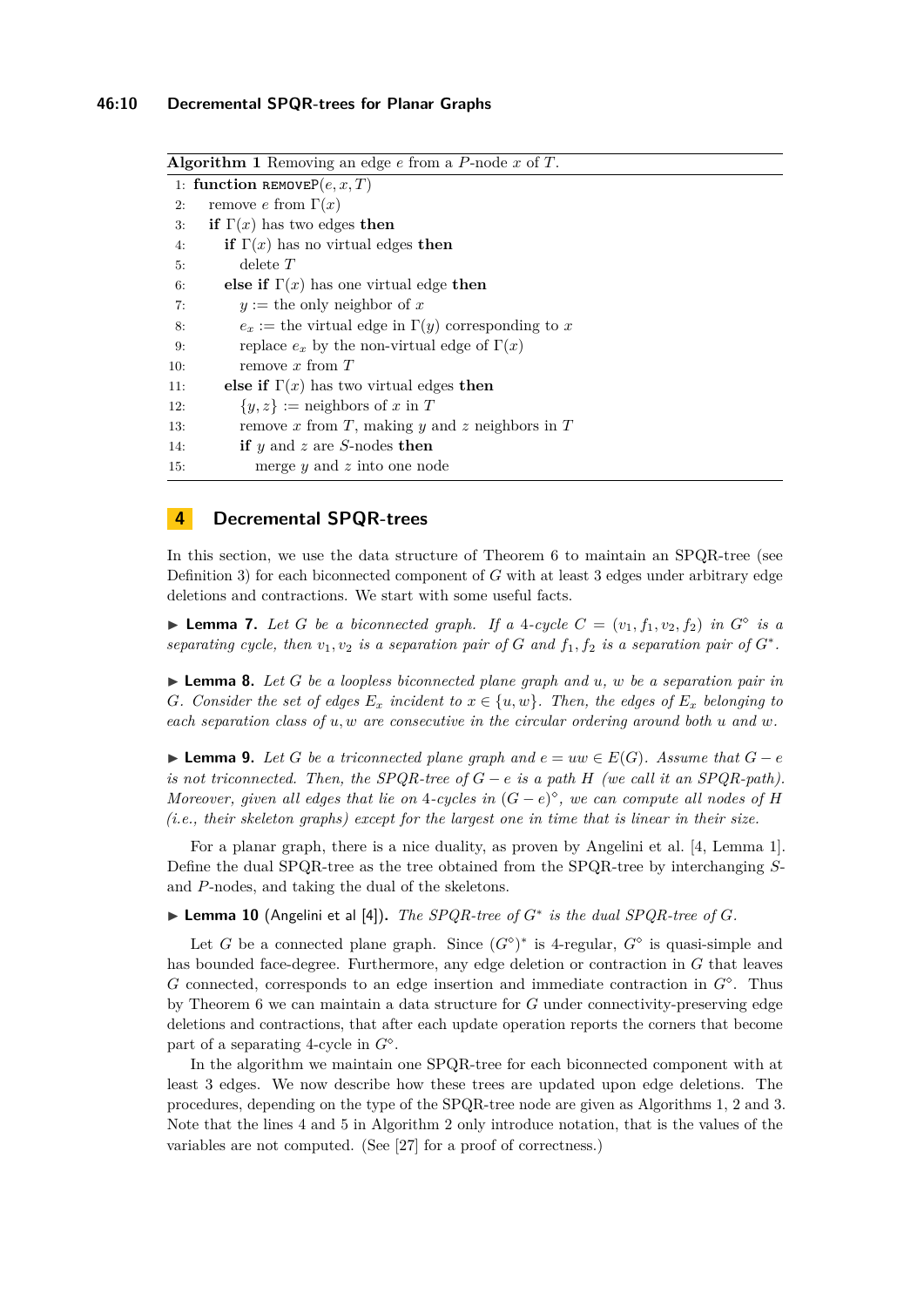<span id="page-10-0"></span>

| <b>Algorithm 3</b> Removing an edge $e$ from an                                                                                                                                                                                                                                                                                                                                                                                                                                                                                                                                                                                    |                                      |
|------------------------------------------------------------------------------------------------------------------------------------------------------------------------------------------------------------------------------------------------------------------------------------------------------------------------------------------------------------------------------------------------------------------------------------------------------------------------------------------------------------------------------------------------------------------------------------------------------------------------------------|--------------------------------------|
| S-node x of $T$ .                                                                                                                                                                                                                                                                                                                                                                                                                                                                                                                                                                                                                  |                                      |
| 1: function REMOVES $(e, x, T)$                                                                                                                                                                                                                                                                                                                                                                                                                                                                                                                                                                                                    |                                      |
| 2:                                                                                                                                                                                                                                                                                                                                                                                                                                                                                                                                                                                                                                 | remove e from $\Gamma(x)$            |
| 3:                                                                                                                                                                                                                                                                                                                                                                                                                                                                                                                                                                                                                                 | remove x from $T$                    |
| 4:                                                                                                                                                                                                                                                                                                                                                                                                                                                                                                                                                                                                                                 | for each edge $e'$ in $\Gamma(x)$ do |
| 5:                                                                                                                                                                                                                                                                                                                                                                                                                                                                                                                                                                                                                                 | Make a new BC-node $z$               |
| 6:                                                                                                                                                                                                                                                                                                                                                                                                                                                                                                                                                                                                                                 | if $e'$ is a virtual edge then       |
| 7:                                                                                                                                                                                                                                                                                                                                                                                                                                                                                                                                                                                                                                 | $y :=$ neighbor of x in T corre-     |
|                                                                                                                                                                                                                                                                                                                                                                                                                                                                                                                                                                                                                                    | sponding to $e'$                     |
| 8:                                                                                                                                                                                                                                                                                                                                                                                                                                                                                                                                                                                                                                 | Make the tree containing $y$ the     |
|                                                                                                                                                                                                                                                                                                                                                                                                                                                                                                                                                                                                                                    | SPQR-tree for the new BC-node        |
| 9:                                                                                                                                                                                                                                                                                                                                                                                                                                                                                                                                                                                                                                 | if $y$ is a P-node then              |
| 10:                                                                                                                                                                                                                                                                                                                                                                                                                                                                                                                                                                                                                                | remove $P(y, e', T)$                 |
| 11:                                                                                                                                                                                                                                                                                                                                                                                                                                                                                                                                                                                                                                | else                                 |
| 12:                                                                                                                                                                                                                                                                                                                                                                                                                                                                                                                                                                                                                                | removeR $(y, e', T)$                 |
|                                                                                                                                                                                                                                                                                                                                                                                                                                                                                                                                                                                                                                    |                                      |
|                                                                                                                                                                                                                                                                                                                                                                                                                                                                                                                                                                                                                                    |                                      |
|                                                                                                                                                                                                                                                                                                                                                                                                                                                                                                                                                                                                                                    |                                      |
| Algorithm 2 Removing an edge $e$ from an<br>1: function REMOVER $(e, x, T)$<br>remove e from $\Gamma(x)$<br>if $\Gamma(x)$ has a separation pair then<br>$X' := \text{SPQR-path representing}$<br>$x_{biq} :=$ the node of X' st. $\Gamma(x_{biq})$<br>has the most edges<br>compute all nodes of $X' \setminus x_{biq}$<br>remove and contract edges of<br>$\Gamma(x)$ to obtain $\Gamma(x_{bia})$<br>replace x in T by $X'$ (connect<br>each child of $x$ to the cor-<br>rect node of $X'$ )<br>for each S- or P-node $z \in X'$ do<br>for each neighbor $z' \notin X'$ do<br>if $z, z'$ are same type then<br>merge z with $z'$ |                                      |

<span id="page-10-1"></span>

We can now prove the main theorem of this section. Note that, as in the block-cutpoint tree, we root each SPQR-tree in an arbitrary vertex.

 $\blacktriangleright$  **Theorem 11.** *There is a data structure that can be initialized on a simple planar graph*  $G$ *on n vertices in O*(*n* log *n*) *time, and supports any sequence of edge deletions or contractions in total time*  $O(n \log^2 n)$ *, while maintaining an explicit representation of a rooted SPQR-tree for each biconnected component with at least* 3 *edges, including all the skeleton graphs for the triconnected components. Moreover, during updates, the total number of times a node of* an *SPQR-tree changes its parent is*  $O(n \log n)$ *.* 

**Proof.** We first partition the graph into biconnected components, and, as sketched in Section [3,](#page-6-0) maintain the block-cutpoint tree explicitly. Thus, given two vertices  $u, v$ , we can in  $O(1)$  time access the biconnected component containing both of them, along with its auxiliary data. Now, for each biconnected component *C<sup>i</sup>* , we compute the SPQR-tree *T*. This can be done in linear time due to [\[22\]](#page-13-16). We also root each SPQR-tree in an arbitrary node, and keep the trees rooted as they are updated.

For each node x of T we maintain the graph  $\Gamma(x)$ . Each virtual edge of  $\Gamma(x)$  has a pointer to the neighbor of *x* it represents. Moreover, for each R-node *r*, we keep a data structure of Theorem [6](#page-7-0) for detecting separating 4-cycles in the vertex-face graph  $(\Gamma(r))^{\diamond}$ . By Lemma [7,](#page-9-2) any separating 4-cycle in  $(\Gamma(r))^{\diamond}$  corresponds to a separation pair in  $\Gamma(r)$ . Since *r* is an *R*-node, there are no separating 4-cycles to begin with, but some may appear after an update.

Since the total size of the *R*-components is  $n$ , it follows from Theorem [6](#page-7-0) that the entire construction time is  $O(n \log n)$ .

**Deletion.** When an edge *e* is removed we find the node *x* of the SPQR-tree, such that *e* is a non-virtual edge in *x*. Then, we proceed according to Algorithms [1,](#page-9-1) [2](#page-10-0) and [3.](#page-10-1)

Whenever an edge  $fg$  is deleted from an R-node  $r$ , we update the corresponding 4-cycle detection structure for  $(\Gamma(r))^{\diamond}$ . We first insert the dual edge  $(fg)^*$  in the vertex-face graph, and then contract along that edge. This allows us to detect whether  $\Gamma(r)$  has any separation pairs after each edge deletion.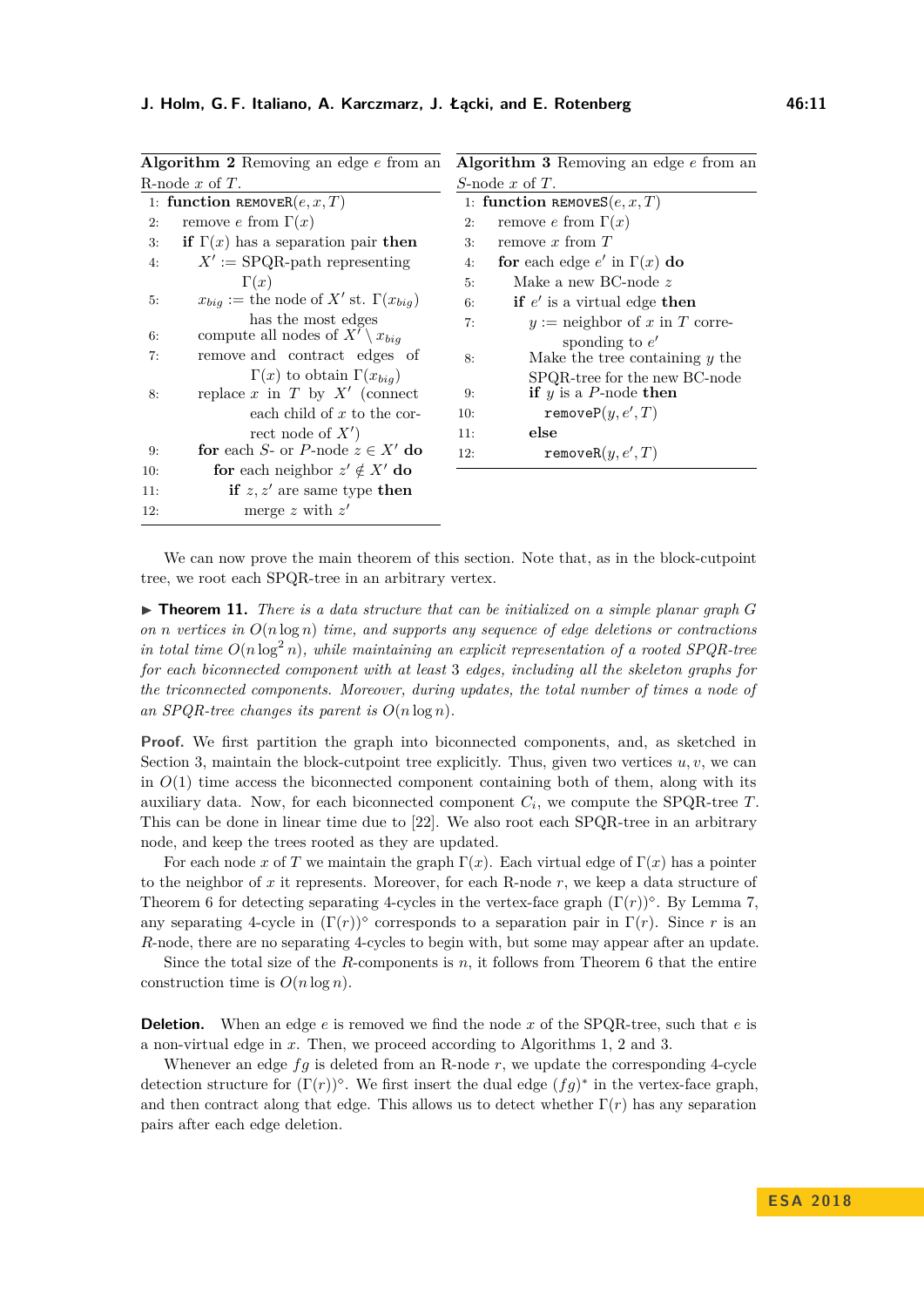#### **46:12 Decremental SPQR-trees for Planar Graphs**

Let us now analyze the running time. When processing an edge deletion, the following changes can take place in a SPQR-tree (all other changes can be handled in  $O(1)$  time):  $\blacksquare$  an R-node is split into multiple nodes,

- two *P*-nodes or *S*-nodes are merged,
- $\blacksquare$  an *S* or *P* node is deleted.

Note, a *P*- or *S*-node can never get split. So, though each edge may at first belong to nodes that are split, once it becomes a part of a *P*- or *S*-node, its node only participates in merges.

When two *S*- or *P*-nodes are merged, we can merge their skeleton graphs in constant time. These skeleton graphs have only two common nodes, and their lists of adjacent edges can be merged in constant time thanks to Lemma [8.](#page-9-3) When nodes are merged, we also have to update the parent pointers of their children. To bound the number of these updates, we merge the node with fewer children into the node with more. Thus, the number of parent updates caused by these merges is  $O(n \log n)$ , and so is the impact on the running time.

A similar analysis applies to the case when an R-node *r* is split into an SPQR-path. By Lemma [9,](#page-9-4) we can compute all but the largest node of the SPQR-path in linear time. Since the size of the skeleton graph in each of these nodes is at most half the size of  $\Gamma(r)$ , each edge takes part in this computation at most  $O(\log n)$  times. For every new R-nodes, we also initialize their associated data structures for detecting 4-cycles. We charge the running time of each data structure to this initialization. From Theorem [6](#page-7-0) we get that recomputing all the nodes and data structures takes  $O(n \log^2 n)$  total time.

Taking care of the largest component of the SPQR-path is even easier, as we can simply reuse the skeleton graph of *r* and its associated data structure for detecting 4-cycles. To update the skeleton graph, we use the following lemma.

▶ **Lemma 12.** *If G is triconnected,*  $e \in E(G)$ *, and x is an R*-node *in the SPQR-tree for*  $G - e$ , then there exists a sequence of  $|E(G)| - |E(\Gamma(x))|$  edge deletions and contractions *that transform*  $G - e$  *into*  $\Gamma(x)$  *while keeping the graph connected at all times.* 

After an R-node *r* is split into a SPQR-path *H* we also need to update the parent pointers in the children of *r*. However, the number of children to update is at most the number of edges in the non-largest components of the SPQR-path. As we have argued, the total number of such edges across all deletions is  $O(n \log n)$ .

**Contraction.** The contraction of an edge of the plane graph *G* corresponds to the deletion of an edge of its dual graph, *G*<sup>∗</sup> . By Lemma [10,](#page-9-5) the SPQR-tree of *G*<sup>∗</sup> is the dual SPQR-tree of *G*. Thus, if the edge was in a *P*-node of the SPQR-tree, its contraction is handled like the deletion of an edge in a *S*-node, and vice versa.

If the contracted edge *e* belongs to an *R*-node, that *R* node may expand to a path in the SPQR-tree (because deletion in *G*<sup>∗</sup> may expand an *R*-node into a path). In the vertex-face graph, we may find all edges participating in new separating 4-cycles, corresponding to separating corners of the graph. To find the new components, we simply apply Lemma [9](#page-9-4) to the dual graph and proceed analogously to a deletion.

#### **References**

<span id="page-11-0"></span>**<sup>1</sup>** Amir Abboud and Søren Dahlgaard. Popular conjectures as a barrier for dynamic planar graph algorithms. In *IEEE 57th Annual Symposium on Foundations of Computer Science, FOCS 2016, 9-11 October 2016, Hyatt Regency, New Brunswick, New Jersey, USA*, pages 477–486, 2016. [doi:10.1109/FOCS.2016.58](http://dx.doi.org/10.1109/FOCS.2016.58).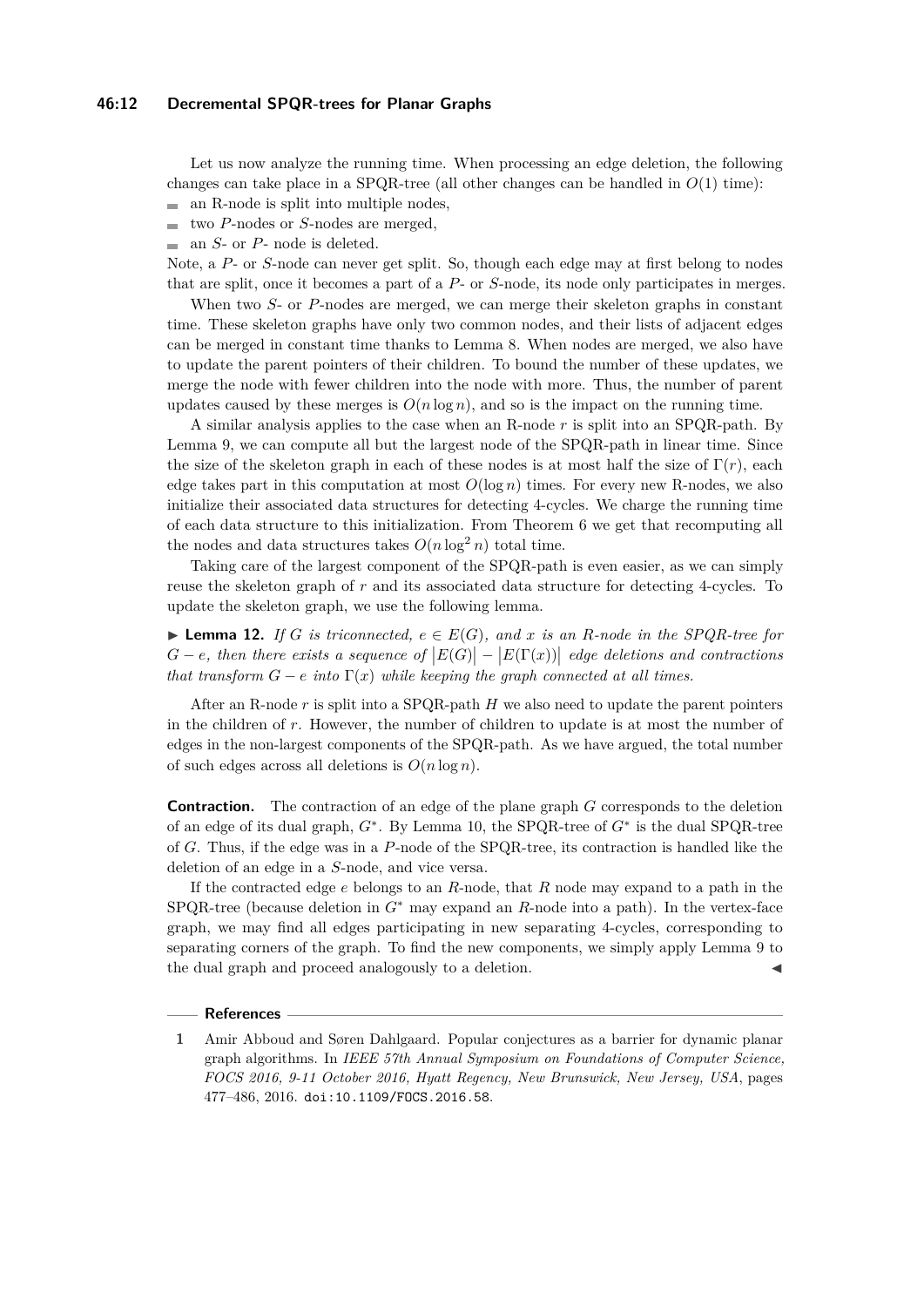#### **J. Holm, G. F. Italiano, A. Karczmarz, J. Łącki, and E. Rotenberg 46:13**

- <span id="page-12-8"></span>**2** Amir Abboud and Virginia Vassilevska Williams. Popular conjectures imply strong lower bounds for dynamic problems. In *55th IEEE Annual Symposium on Foundations of Computer Science, FOCS 2014, Philadelphia, PA, USA, October 18-21, 2014*, pages 434–443, 2014. [doi:10.1109/FOCS.2014.53](http://dx.doi.org/10.1109/FOCS.2014.53).
- <span id="page-12-4"></span>**3** Ittai Abraham, Shiri Chechik, and Cyril Gavoille. Fully dynamic approximate distance oracles for planar graphs via forbidden-set distance labels. In *Proceedings of the 44th Symposium on Theory of Computing Conference, STOC 2012, New York, NY, USA, May 19 - 22, 2012*, pages 1199–1218, 2012. [doi:10.1145/2213977.2214084](http://dx.doi.org/10.1145/2213977.2214084).
- <span id="page-12-16"></span>**4** Patrizio Angelini, Thomas Bläsius, and Ignaz Rutter. Testing mutual duality of planar graphs. *Int. J. Comput. Geometry Appl.*, 24(4):325–346, 2014. [doi:10.1142/](http://dx.doi.org/10.1142/S0218195914600103) [S0218195914600103](http://dx.doi.org/10.1142/S0218195914600103).
- <span id="page-12-15"></span>**5** Dan Archdeacon and R Bruce Richter. The construction and classification of self-dual spherical polyhedra. *J. Comb. Theory, Series B*, 54(1):37–63, 1992. [doi:10.1016/](http://dx.doi.org/10.1016/0095-8956(92)90065-6) [0095-8956\(92\)90065-6](http://dx.doi.org/10.1016/0095-8956(92)90065-6).
- <span id="page-12-0"></span>**6** Surender Baswana, Manoj Gupta, and Sandeep Sen. Fully dynamic maximal matching in *O*(log *n*) update time. *SIAM J. Comput.*, 44(1):88–113, 2015. [doi:10.1137/130914140](http://dx.doi.org/10.1137/130914140).
- <span id="page-12-14"></span>**7** Graham R. Brightwell and Edward R. Scheinerman. Representations of planar graphs. *SIAM J. Discrete Math.*, 6(2):214–229, 1993. [doi:10.1137/0406017](http://dx.doi.org/10.1137/0406017).
- <span id="page-12-13"></span>**8** Gunnar Brinkmann, Sam Greenberg, Catherine Greenhill, Brendan D. Mckay, Robin Thomas, and Paul Wollan. Generation of simple quadrangulations of the sphere. *Discrete Math.*, 305(1-3):33–54, 2005. [doi:10.1016/j.disc.2005.10.005](http://dx.doi.org/10.1016/j.disc.2005.10.005).
- <span id="page-12-1"></span>**9** Shiri Chechik, Thomas Dueholm Hansen, Giuseppe F. Italiano, Jakub Łącki, and Nikos Parotsidis. Decremental single-source reachability and strongly connected components in  $\widetilde{O}(m\sqrt{n})$  total update time. In *IEEE 57th Annual Symposium on Foundations of Computer Science, FOCS 2016, 9-11 October 2016, Hyatt Regency, New Brunswick, New Jersey, USA*, pages 315–324, 2016. [doi:10.1109/FOCS.2016.42](http://dx.doi.org/10.1109/FOCS.2016.42).
- <span id="page-12-2"></span>**10** Camil Demetrescu and Giuseppe F. Italiano. A new approach to dynamic all pairs shortest paths. *J. ACM*, 51(6):968–992, 2004. [doi:10.1145/1039488.1039492](http://dx.doi.org/10.1145/1039488.1039492).
- <span id="page-12-3"></span>**11** Camil Demetrescu and Giuseppe F. Italiano. Mantaining dynamic matrices for fully dynamic transitive closure. *Algorithmica*, 51(4):387–427, 2008. [doi:10.1007/](http://dx.doi.org/10.1007/s00453-007-9051-4) [s00453-007-9051-4](http://dx.doi.org/10.1007/s00453-007-9051-4).
- <span id="page-12-11"></span>**12** Giuseppe Di Battista and Roberto Tamassia. On-line maintenance of triconnected components with SPQR-trees. *Algorithmica*, 15(4):302–318, 1996. [doi:10.1007/BF01961541](http://dx.doi.org/10.1007/BF01961541).
- <span id="page-12-12"></span>**13** Giuseppe Di Battista and Roberto Tamassia. On-line planarity testing. *SIAM J. Comput.*, 25(5):956–997, 1996. [doi:10.1137/S0097539794280736](http://dx.doi.org/10.1137/S0097539794280736).
- <span id="page-12-5"></span>**14** Krzysztof Diks and Piotr Sankowski. Dynamic plane transitive closure. In *Algorithms - ESA 2007, 15th Annual European Symposium, Eilat, Israel, October 8-10, 2007, Proceedings*, pages 594–604, 2007. [doi:10.1007/978-3-540-75520-3\\_53](http://dx.doi.org/10.1007/978-3-540-75520-3_53).
- <span id="page-12-9"></span>**15** David Eppstein, Zvi Galil, Giuseppe F. Italiano, and Amnon Nissenzweig. Sparsification - a technique for speeding up dynamic graph algorithms. *J. ACM*, 44(5):669–696, 1997. [doi:10.1145/265910.265914](http://dx.doi.org/10.1145/265910.265914).
- <span id="page-12-6"></span>**16** David Eppstein, Zvi Galil, Giuseppe F. Italiano, and Thomas H. Spencer. Separator based sparsification I: Planarity testing and minimum spanning trees. *J. Comput. Syst. Sci.*,  $52(1):3-27, 1996.$  [doi:10.1006/jcss.1996.0002](http://dx.doi.org/10.1006/jcss.1996.0002).
- <span id="page-12-10"></span>**17** David Eppstein, Zvi Galil, Giuseppe F. Italiano, and Thomas H. Spencer. Separator-based sparsification II: Edge and vertex connectivity. *SIAM J. Comput.*, 28(1):341–381, 1998. Announced at STOC '93. [doi:10.1137/S0097539794269072](http://dx.doi.org/10.1137/S0097539794269072).
- <span id="page-12-7"></span>**18** David Eppstein, Giuseppe F. Italiano, Roberto Tamassia, Robert Endre Tarjan, Jeffery Westbrook, and Moti Yung. Maintenance of a minimum spanning forest in a dynamic plane graph. *J. Algorithms*, 13(1):33–54, 1992. [doi:10.1016/0196-6774\(92\)90004-V](http://dx.doi.org/10.1016/0196-6774(92)90004-V).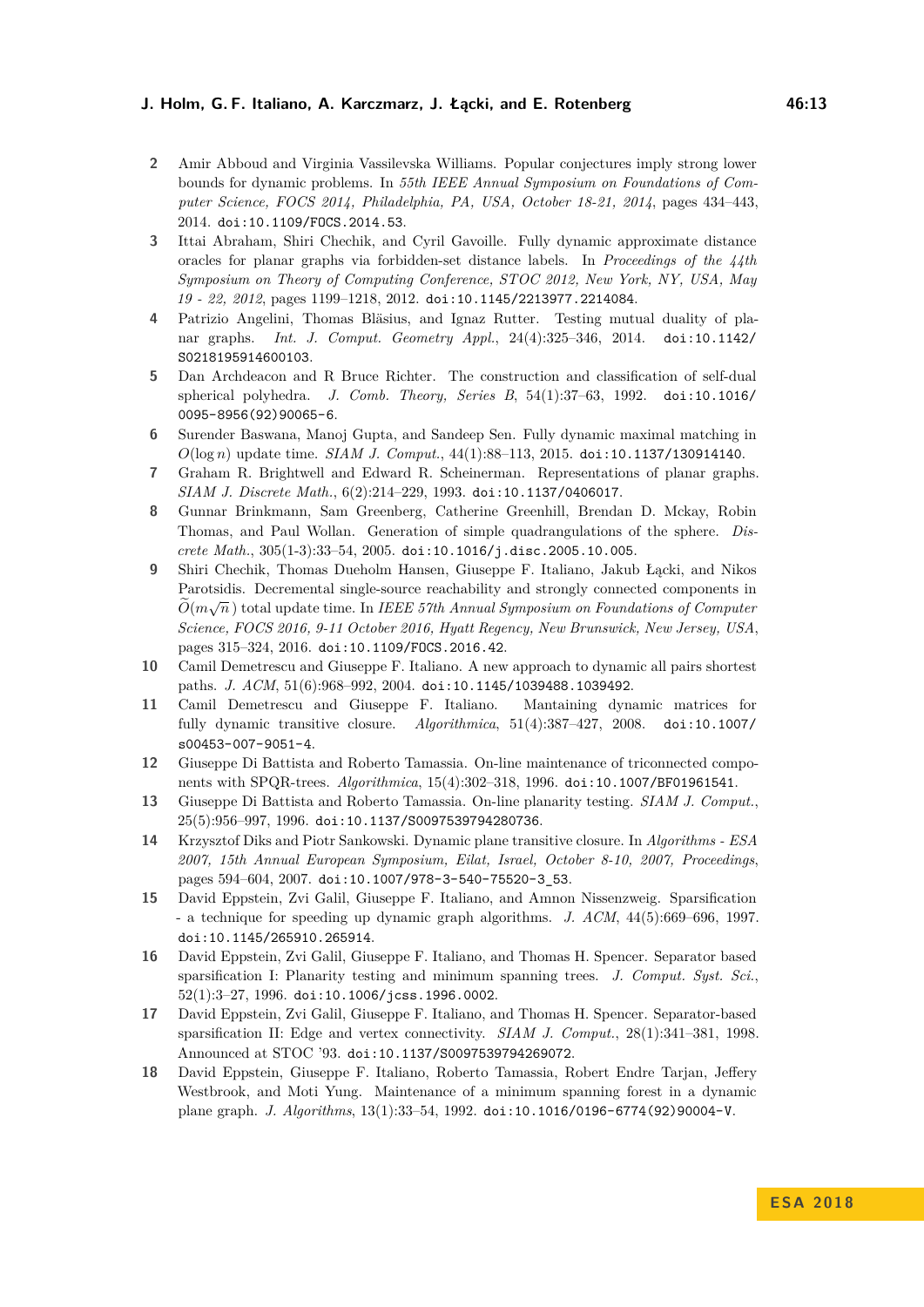#### **46:14 Decremental SPQR-trees for Planar Graphs**

- <span id="page-13-8"></span>**19** Jittat Fakcharoenphol and Satish Rao. Planar graphs, negative weight edges, shortest paths, and near linear time. *J. Comput. Syst. Sci.*, 72(5):868–889, 2006. [doi:10.1016/j.](http://dx.doi.org/10.1016/j.jcss.2005.05.007) [jcss.2005.05.007](http://dx.doi.org/10.1016/j.jcss.2005.05.007).
- <span id="page-13-4"></span>**20** Dora Giammarresi and Giuseppe F. Italiano. Decremental 2- and 3-connectivity on planar graphs. *Algorithmica*, 16(3):263–287, 1996. Announced at SWAT 1992. [doi:10.1007/](http://dx.doi.org/10.1007/BF01955676) [BF01955676](http://dx.doi.org/10.1007/BF01955676).
- <span id="page-13-5"></span>**21** Jens Gustedt. Efficient union-find for planar graphs and other sparse graph classes. *Theor. Comput. Sci.*, 203(1):123–141, 1998. [doi:10.1016/S0304-3975\(97\)00291-0](http://dx.doi.org/10.1016/S0304-3975(97)00291-0).
- <span id="page-13-16"></span>**22** Carsten Gutwenger and Petra Mutzel. *A Linear Time Implementation of SPQR-Trees*, pages 77–90. Springer Berlin Heidelberg, Berlin, Heidelberg, 2001. [doi:10.1007/](http://dx.doi.org/10.1007/3-540-44541-2_8) [3-540-44541-2\\_8](http://dx.doi.org/10.1007/3-540-44541-2_8).
- <span id="page-13-13"></span>**23** Frank Harary. *Graph Theory*. Addison-Wesley Series in Mathematics. Addison Wesley, 1969.
- <span id="page-13-1"></span>**24** Monika Rauch Henzinger and Mikkel Thorup. Sampling to provide or to bound: With applications to fully dynamic graph algorithms. *Random Struct. Algorithms*, 11(4):369– 379, 1997. [doi:10.1002/\(SICI\)1098-2418\(199712\)11:4<369::AID-RSA5>3.0.CO;2-X](http://dx.doi.org/10.1002/(SICI)1098-2418(199712)11:4<369::AID-RSA5>3.0.CO;2-X).
- <span id="page-13-2"></span>**25** Jacob Holm, Kristian de Lichtenberg, and Mikkel Thorup. Poly-logarithmic deterministic fully-dynamic algorithms for connectivity, minimum spanning tree, 2-edge, and biconnectivity. *J. ACM*, 48(4):723–760, 2001. [doi:10.1145/502090.502095](http://dx.doi.org/10.1145/502090.502095).
- <span id="page-13-6"></span>**26** Jacob Holm, Giuseppe F Italiano, Adam Karczmarz, Jakub Lacki, Eva Rotenberg, and Piotr Sankowski. Contracting a planar graph efficiently. In *LIPIcs-Leibniz International Proceedings in Informatics*, volume 87. Schloss Dagstuhl-Leibniz-Zentrum fuer Informatik, 2017.
- <span id="page-13-0"></span>**27** Jacob Holm, Giuseppe F. Italiano, Adam Karczmarz, Jakub Łącki, and Eva Rotenberg. Decremental SPQR-trees for Planar Graphs. *ArXiv e-prints*, 2018. [arXiv:1806.10772](http://arxiv.org/abs/1806.10772).
- <span id="page-13-15"></span>**28** Jacob Holm and Eva Rotenberg. Dynamic planar embeddings of dynamic graphs. *Theory of Computing Systems*, Apr 2017. [doi:10.1007/s00224-017-9768-7](http://dx.doi.org/10.1007/s00224-017-9768-7).
- <span id="page-13-3"></span>**29** Jacob Holm, Eva Rotenberg, and Christian Wulff-Nilsen. Faster fully-dynamic minimum spanning forest. In *Algorithms - ESA 2015 - 23rd Annual European Symposium, Patras, Greece, Sept. 14-16, 2015, Proceedings*, pages 742–753, 2015. [doi:10.1007/](http://dx.doi.org/10.1007/978-3-662-48350-3_62) [978-3-662-48350-3\\_62](http://dx.doi.org/10.1007/978-3-662-48350-3_62).
- <span id="page-13-14"></span>**30** John E. Hopcroft and Robert Endre Tarjan. Dividing a graph into triconnected components. *SIAM J. Comput.*, 2(3):135–158, 1973. [doi:10.1137/0202012](http://dx.doi.org/10.1137/0202012).
- <span id="page-13-10"></span>**31** John E. Hopcroft and Robert Endre Tarjan. A V log V algorithm for isomorphism of triconnected planar graphs. *J. Comput. Syst. Sci.*, 7(3):323–331, 1973. [doi:10.1016/](http://dx.doi.org/10.1016/S0022-0000(73)80013-3) [S0022-0000\(73\)80013-3](http://dx.doi.org/10.1016/S0022-0000(73)80013-3).
- <span id="page-13-11"></span>**32** John E. Hopcroft and J. K. Wong. Linear time algorithm for isomorphism of planar graphs (preliminary report). In *Proceedings of the 6th Annual ACM Symposium on Theory of Computing, April 30 - May 2, 1974, Seattle, Washington, USA*, pages 172–184, 1974. [doi:](http://dx.doi.org/10.1145/800119.803896) [10.1145/800119.803896](http://dx.doi.org/10.1145/800119.803896).
- <span id="page-13-9"></span>**33** Giuseppe F. Italiano, Adam Karczmarz, Jakub Łącki, and Piotr Sankowski. Decremental single-source reachability in planar digraphs. In *Proceedings of the 49th Annual ACM SIGACT Symposium on Theory of Computing, STOC 2017, Montreal, QC, Canada, June 19-23, 2017*, pages 1108–1121, 2017. [doi:10.1145/3055399.3055480](http://dx.doi.org/10.1145/3055399.3055480).
- <span id="page-13-7"></span>**34** Giuseppe F. Italiano, Yahav Nussbaum, Piotr Sankowski, and Christian Wulff-Nilsen. Improved algorithms for min cut and max flow in undirected planar graphs. In *Proceedings of the 43rd ACM Symposium on Theory of Computing, STOC 2011, San Jose, CA, USA, 6-8 June 2011*, pages 313–322, 2011. [doi:10.1145/1993636.1993679](http://dx.doi.org/10.1145/1993636.1993679).
- <span id="page-13-12"></span>**35** Goossen Kant. Algorithms for drawing planar graphs, 2001.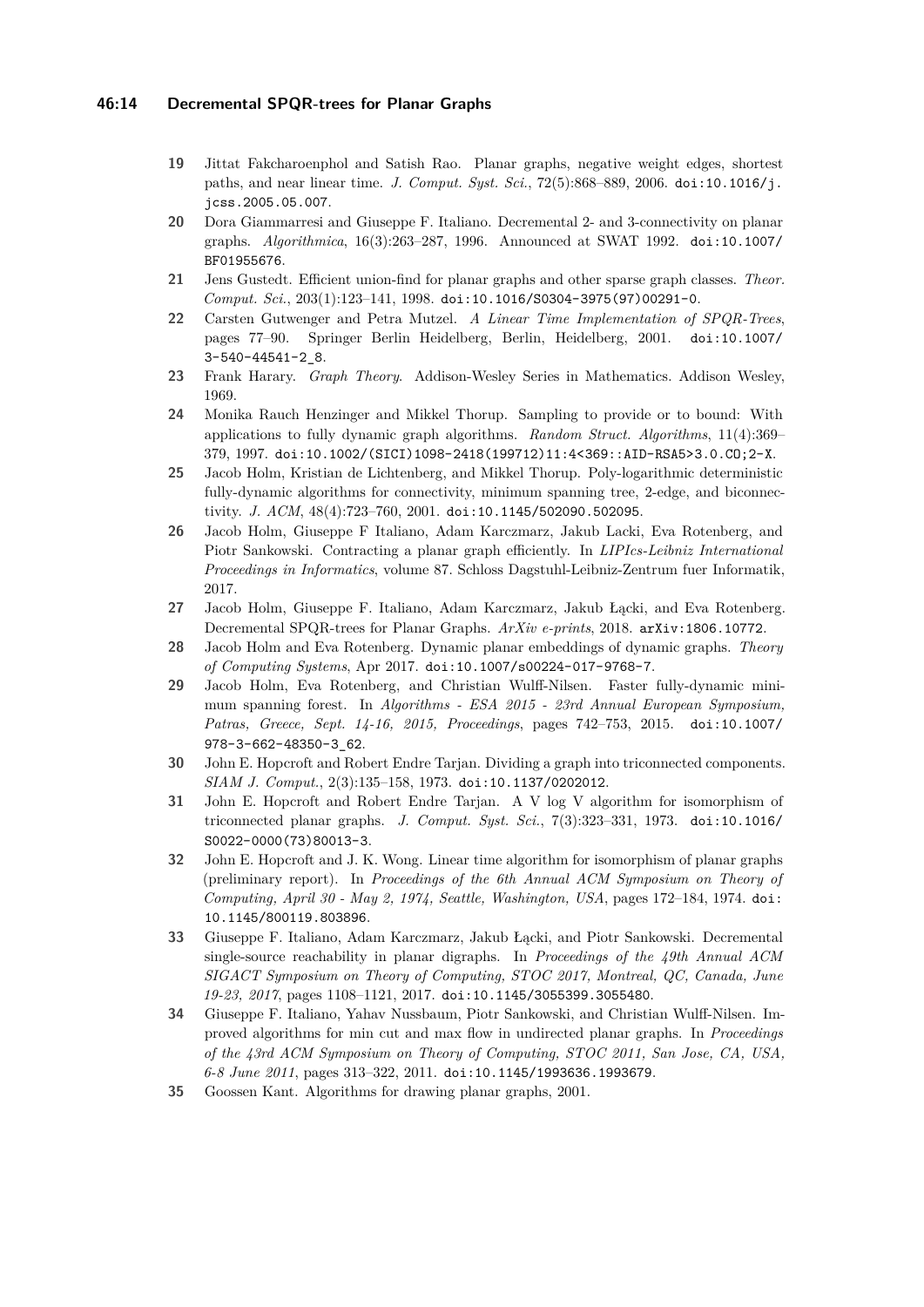#### **J. Holm, G. F. Italiano, A. Karczmarz, J. Łącki, and E. Rotenberg 46:15**

- <span id="page-14-7"></span>**36** Haim Kaplan, Shay Mozes, Yahav Nussbaum, and Micha Sharir. Submatrix maximum queries in Monge matrices and Monge partial matrices, and their applications. In *Proceedings of the Twenty-Third Annual ACM-SIAM Symposium on Discrete Algorithms, SODA 2012, Kyoto, Japan, January 17-19, 2012*, pages 338–355, 2012. URL: [http://portal.](http://portal.acm.org/citation.cfm?id=2095147&CFID=63838676&CFTOKEN=79617016) [acm.org/citation.cfm?id=2095147&CFID=63838676&CFTOKEN=79617016](http://portal.acm.org/citation.cfm?id=2095147&CFID=63838676&CFTOKEN=79617016).
- <span id="page-14-0"></span>**37** Bruce M. Kapron, Valerie King, and Ben Mountjoy. Dynamic graph connectivity in polylogarithmic worst case time. In *Proceedings of the Twenty-Fourth Annual ACM-SIAM Symposium on Discrete Algorithms, SODA 2013, New Orleans, Louisiana, USA, January 6-8, 2013*, pages 1131–1142, 2013. [doi:10.1137/1.9781611973105.81](http://dx.doi.org/10.1137/1.9781611973105.81).
- <span id="page-14-9"></span>**38** Casper Kejlberg-Rasmussen, Tsvi Kopelowitz, Seth Pettie, and Mikkel Thorup. Faster worst case deterministic dynamic connectivity. In *24th Annual European Symposium on Algorithms, ESA 2016, August 22-24, 2016, Aarhus, Denmark*, pages 53:1–53:15, 2016. [doi:10.4230/LIPIcs.ESA.2016.53](http://dx.doi.org/10.4230/LIPIcs.ESA.2016.53).
- <span id="page-14-1"></span>**39** Valerie King. Fully dynamic algorithms for maintaining all-pairs shortest paths and transitive closure in digraphs. In *40th Annual Symposium on Foundations of Computer Science, FOCS '99, 17-18 October, 1999, New York, NY, USA*, pages 81–91, 1999. [doi:10.1109/SFFCS.1999.814580](http://dx.doi.org/10.1109/SFFCS.1999.814580).
- <span id="page-14-8"></span>**40** Philip N. Klein. Multiple-source shortest paths in planar graphs. In *Proceedings of the Sixteenth Annual ACM-SIAM Symposium on Discrete Algorithms, SODA 2005, Vancouver, BC, Canada, January 23-25, 2005*, pages 146–155, 2005. URL: [http://dl.acm.org/](http://dl.acm.org/citation.cfm?id=1070432.1070454) [citation.cfm?id=1070432.1070454](http://dl.acm.org/citation.cfm?id=1070432.1070454).
- <span id="page-14-13"></span>**41** Philip N. Klein and Shay Mozes. Optimization algorithms for planar graphs, 2017. URL: <http://planarity.org>.
- <span id="page-14-3"></span>**42** Jakub Łącki. Improved deterministic algorithms for decremental reachability and strongly connected components. *ACM Trans. Algorithms*, 9(3):27:1–27:15, 2013. [doi:10.1145/](http://dx.doi.org/10.1145/2483699.2483707) [2483699.2483707](http://dx.doi.org/10.1145/2483699.2483707).
- <span id="page-14-4"></span>**43** Jakub Łącki, Jakub Oćwieja, Marcin Pilipczuk, Piotr Sankowski, and Anna Zych. The power of dynamic distance oracles: Efficient dynamic algorithms for the Steiner tree. In *Proceedings of the Forty-Seventh Annual ACM on Symposium on Theory of Computing, STOC 2015, Portland, OR, USA, June 14-17, 2015*, pages 11–20, 2015. [doi:10.1145/](http://dx.doi.org/10.1145/2746539.2746615) [2746539.2746615](http://dx.doi.org/10.1145/2746539.2746615).
- <span id="page-14-5"></span>**44** Jakub Łącki and Piotr Sankowski. Min-cuts and shortest cycles in planar graphs in *O*(*n* log log *n*) time. In *Algorithms - ESA 2011 - 19th Annual European Symposium, Saarbr¨ucken, Germany, September 5-9, 2011. Proceedings*, pages 155–166, 2011. [doi:](http://dx.doi.org/10.1007/978-3-642-23719-5_14) [10.1007/978-3-642-23719-5\\_14](http://dx.doi.org/10.1007/978-3-642-23719-5_14).
- <span id="page-14-6"></span>**45** Jakub Łącki and Piotr Sankowski. Optimal decremental connectivity in planar graphs. In *32nd International Symposium on Theoretical Aspects of Computer Science, STACS 2015, March 4-7, 2015, Garching, Germany*, pages 608–621, 2015. [doi:10.4230/LIPIcs.STACS.](http://dx.doi.org/10.4230/LIPIcs.STACS.2015.608) [2015.608](http://dx.doi.org/10.4230/LIPIcs.STACS.2015.608).
- <span id="page-14-12"></span>**46** Karl Menger. Zur allgemeinen kurventheorie. *Fund. Math.*, 10:96–115, 1927.
- <span id="page-14-10"></span>**47** Danupon Nanongkai and Thatchaphol Saranurak. Dynamic spanning forest with worstcase update time: adaptive, Las Vegas, and  $O(n^{1/2 - \epsilon})$ -time. In *Proceedings of the 49th Annual ACM SIGACT Symposium on Theory of Computing, STOC 2017, Montreal, QC, Canada, June 19-23, 2017*, pages 1122–1129, 2017. [doi:10.1145/3055399.3055447](http://dx.doi.org/10.1145/3055399.3055447).
- <span id="page-14-11"></span>**48** Danupon Nanongkai, Thatchaphol Saranurak, and Christian Wulff-Nilsen. Dynamic minimum spanning forest with subpolynomial worst-case update time. In *Proceedings of the 58th Annual Symposium on Foundations of Computer Science, FOCS 2017*, 2017. To appear.
- <span id="page-14-2"></span>**49** Liam Roditty and Uri Zwick. Improved dynamic reachability algorithms for directed graphs. *SIAM J. Comput.*, 37(5):1455–1471, 2008. [doi:10.1137/060650271](http://dx.doi.org/10.1137/060650271).